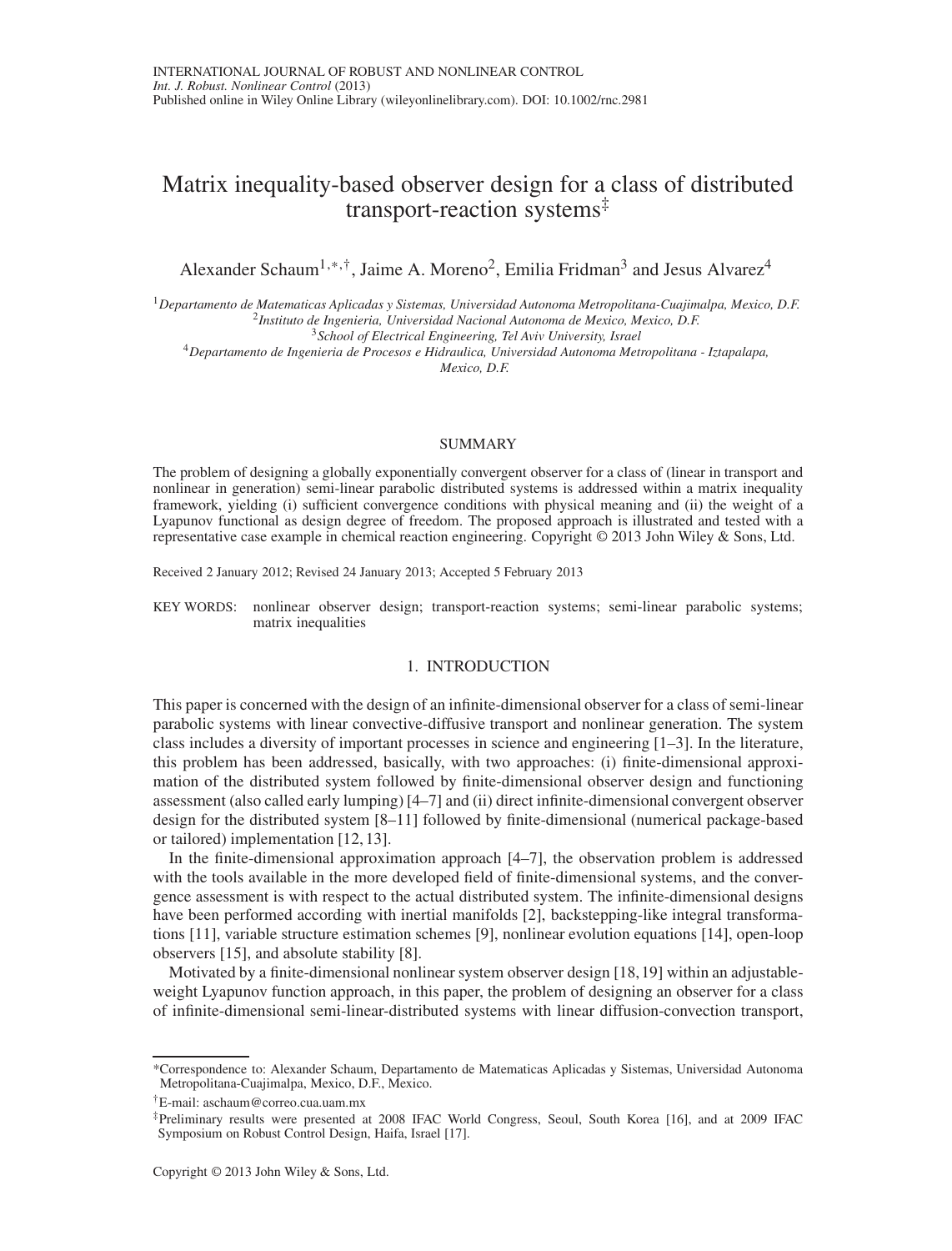nonlinear reaction, and boundary measurements is considered. The problem is addressed within a weighted Lyapunov function framework, where (i) the weight function is regarded as a design degree of freedom and (ii) the associated algebraic inequality convergence conditions are handled with a linear matrix inequality (LMI) procedure. The result is an infinite-dimensional Luenbergerlike observer with (i) a simple structure and construction-tuning procedure, (ii) global convergence conditions with physical meaning, and (iii) the Lyapunov weight as an effective design degree of freedom.

The proposed approach is illustrated and tested with a representative tubular reactor case example with non-monotonic kinetics, which includes an important class of single-state profile chemical, biochemical, and physiological isothermal-distributed systems. Methodologically speaking, the present study can be seen as an inductive step toward the consideration of isothermal and non-isothermal single and multi-state transport-reaction systems with boundary and/or domain measurements.

The content of this paper puts together and completes preliminary reported material on the subject: in [16], the infinite-dimensional observer design problem was addressed with an adjustableweight Lyapunov function, and in [17], the related convergence inequalities were handled with an LMI approach recalled from optimal boundary control design [20].

The paper is organized as follows. The observation problem is stated in Section 2. Spacedependent LMI conditions for observer exponential convergence are derived in Section 3. The approach is applied to the tubular reactor example in Section 4. Finally, some conclusions are drawn in Section 5.

## *Notation*

The space of *n*-times continuously differentiable functions is denoted by  $\mathcal{C}^n$ ,  $z_{\xi}(\xi)$  (or  $z_{\xi\xi}(\xi)$ ) denotes the first (or second) derivative of the function  $z(\xi) \in C^2$ ,  $z_{\min} = \min_{\xi \in [0,1]} z(\xi)$ , and  $z_{\text{max}} = \max_{\xi \in [0,1]} z(\xi)$ , and  $L^2([0,1])$  denotes the space of square Lebesgue integrable functions, that is, functions with finite norm

$$
||z(x,t)|| = \left(\int_0^1 z^2(x,t)dx\right)^{1/2},\tag{1}
$$

and  $H^1([0, 1]) = W^{1,2}([a, b], \mathbb{R})$  is the Sobolev space of absolutely continuous functions h:  $[a, b] \rightarrow \mathbb{R}$  with square Lebesgue integrable derivative  $h_x$ , and norm  $||h||_{W^{1,2}}^2 = \int_a^b h_x^2(\xi) d\xi$ . For later use, recall the following Lemma.

*Lemma 1 (Wirtinger's inequality* [21]*)* For  $h \in W^{1,2}([a, b], \mathbb{R})$ , the following holds:

(a) If  $h(a) = 0$ , the following inequality holds with  $\gamma = 4$ 

$$
\int_{a}^{b} h^{2}(\xi)d\xi \le \frac{\gamma(b-a)^{2}}{\pi^{2}} \int_{a}^{b} h_{\xi}^{2}(\xi)d\xi.
$$
 (2)

(b) If  $h(a) = h(b) = 0$ , inequality (2) holds with  $\gamma = 1$ .

## 2. THE OBSERVATION PROBLEM

In this section, the observation problem for the class of semi-linear parabolic systems is formulated, and sufficient conditions for well-posedness are presented.

# *2.1. Problem statement*

Consider the class of transport-reaction parabolic semi-linear systems

$$
z_t(x,t) = \delta(x)z_{xx}(x,t) - \kappa(x)z_x(x,t) - \sigma[x,t,z(x,t)] + \gamma_d(x)u_d(x,t)
$$
(3)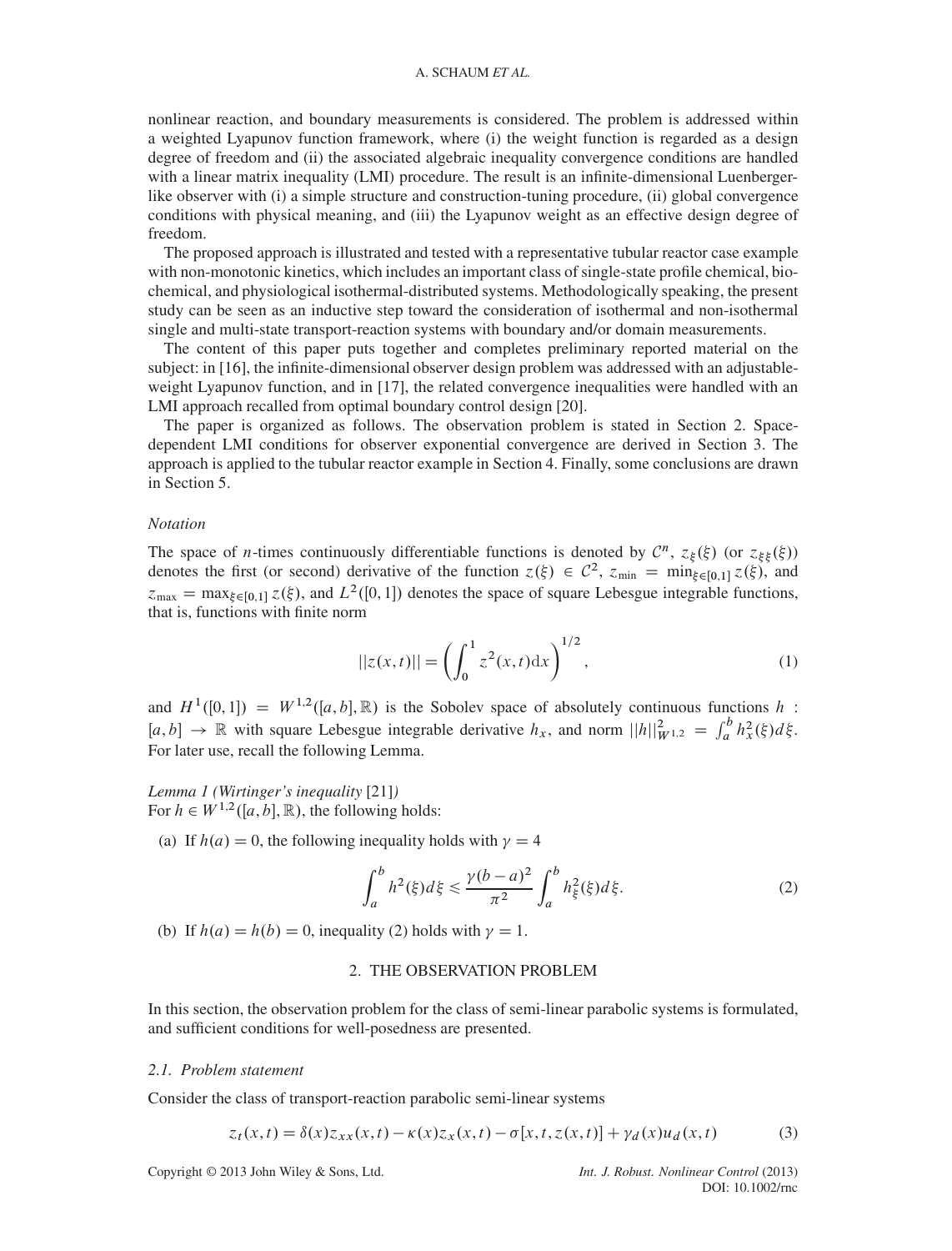with Danckwerts [3] boundary and initial conditions

$$
\delta(0)z_x(0,t) = \kappa(0)[z(0,t) - u_0(t)]\delta(1)z_x(1,t) = \gamma_1 u_1(t)\nz(x,0) = z^0(x) \in C^1
$$
\n(4)

and two boundary measurements

$$
y(t) = [y_0(t), y_1(t)]^T = [z(0, t), z(1, t)]^T,
$$
\n(5)

where t is the time, x is the dimensionless space in the interval [0, 1], z is the state profile at time t,  $z^0$  is the initial profile,  $\delta \in C^1$  (or  $\kappa \in C^1$ ) is the diffusion (or convection) space-dependent function,  $\sigma$  is a nonlinear source function,  $u_d$  is the exogenous input function on  $(0, 1)$  with gain function  $\gamma_d$ ,  $u_0$  (or  $u_1$ ) is the exogenous input at the Robin (or Neumann) boundary  $x = 0$  (or  $x = 1$ ), and  $y_0$ (or  $y_1$ ) is the measurement at the boundary  $x = 0$  (or  $x = 1$ ). Throughout the developments, the space and time dependencies will be denoted explicitly only when it is required for clarity.

The linear operator  $\delta z_{xx}$  (or  $\kappa z_x$ ) corresponds to the diffusive (or convective) transport,  $\sigma$  is the nonlinear generation,  $\gamma_d u_d \in C^1([0,1] \times \mathbb{R}_+)$  is the linear-distributed domain input, and  $(u_0, u_1) \in C^2(\mathbb{R}_+) \times C^2(\mathbb{R}_+)$  is the linear boundary injection pair. In an important class of practical situations, the diffusion-convection term  $(\delta, \kappa)$  is constant, and  $\sigma$  depends only on z. The dependence of  $(\delta, \kappa, \sigma)$  on  $(x, t)$  in system (3)–(4) is meant for methodological generality purposes, in the understanding that space-dependent diffusion coefficients can be found in problems for tubes with diameter varying in space ([22]).

It is assumed that  $\delta(x) > 0$ ,  $\sigma(x, t, z) \in C^1$  with respect to  $z \forall x, t$ , and  $\exists s_i \in \mathbb{R}$  such that

$$
\sigma_z(x, t, z) \ge s_l, \quad \forall \, x \in (0, 1), \, t \ge 0, \, z \in \mathbb{R}, \tag{6}
$$

where  $s_l$  is a lower bound for the slope of the generation function  $\sigma$ , with  $s_l \ge 0$  (or < 0) when  $\sigma$ depends monotonically (or non-monotonically) on  $z$ .

The system (3)–(4) has a local unique strong solution for any initial profile  $z^0(x) \in H^1([0, 1])$  that satisfies the boundary conditions (4), if the given conditions on the exogenous inputs  $(u_d, u_0, u_1)$ , the diffusion, convection and drift coefficients ( $\delta, \kappa$ , and  $\gamma_d$ , respectively), and the condition (6) for the nonlinear source  $\sigma$  are satisfied. The details of this well-posedness result are presented in Subsection 2.2.

The observation problem consists in exponentially (in the sense of the  $L_2$  norm) estimating the state variable  $z(x, t)$  on the basis of the (Luenberger-like) nonlinear observer

$$
\hat{z}_t = \delta(x)\hat{z}_{xx} - \kappa(x)\hat{z}_x - \sigma(x,t,\hat{z}) + \gamma_d u_d - l_d^T(x)(\hat{y} - y)
$$
  
\n
$$
\hat{y} = [\hat{z}(0,t), \hat{z}(1,t)]^T, \qquad l_d^T(x) = [l_{d0}(x), l_{d1}(x)]
$$
  
\n
$$
\delta(0)\hat{z}_x(0,t) = \kappa(0)[\hat{z}(0,t) - u_0(t)] - l_0^T(\hat{y} - y), \qquad l_0 = [l_{00}, l_{01}]^T,
$$
  
\n
$$
\delta(1)\hat{z}_x(1,t) = \gamma_1 u_1(t) - l_1^T(\hat{y} - y), \qquad l_1 = [l_{10}, l_{11}]^T
$$
  
\n
$$
\hat{z}(x,0) = \hat{z}^0(x)
$$
  
\n(7)

where  $\hat{z}(x,t)$  is the state estimate,  $\hat{z}^0(x)$  is its initial estimate,  $l_d^T(\hat{y} - y)$  with domain measurement injection vector  $l_d(x) \in C^1([0, 1]) \times C^1([0, 1])$ ,  $l_0^T(\hat{y} - y)$  or  $l_1^T(\hat{y} - y)$  with constant  $l_0$  (or  $l_1$ ) is the boundary measurement injection at  $x = 0$  (or  $x = 1$ ). The observer (7) has two Robin boundary conditions and is made by the actual system plus measurement injections. As the injections vanish, the observer system (7) becomes the actual system (3)–(4) with Neumann–Robin boundary condition pair. The observer dynamics (7) has a local unique strong solution for any initial function  $\hat{z}^0(x) \in H^1([0, 1])$  satisfying the boundary conditions, if the exogenous inputs  $(u_d, u_0, u_1)$ , transport coefficients  $(\delta, \kappa)$ , drift amplitude  $(\gamma_d(x))$ , nonlinear source  $(\sigma)$ , and observer domain injection gain  $(l_d)$  satisfy the conditions stated previously. The details of this well-posedness result are presented in Subsection 2.2.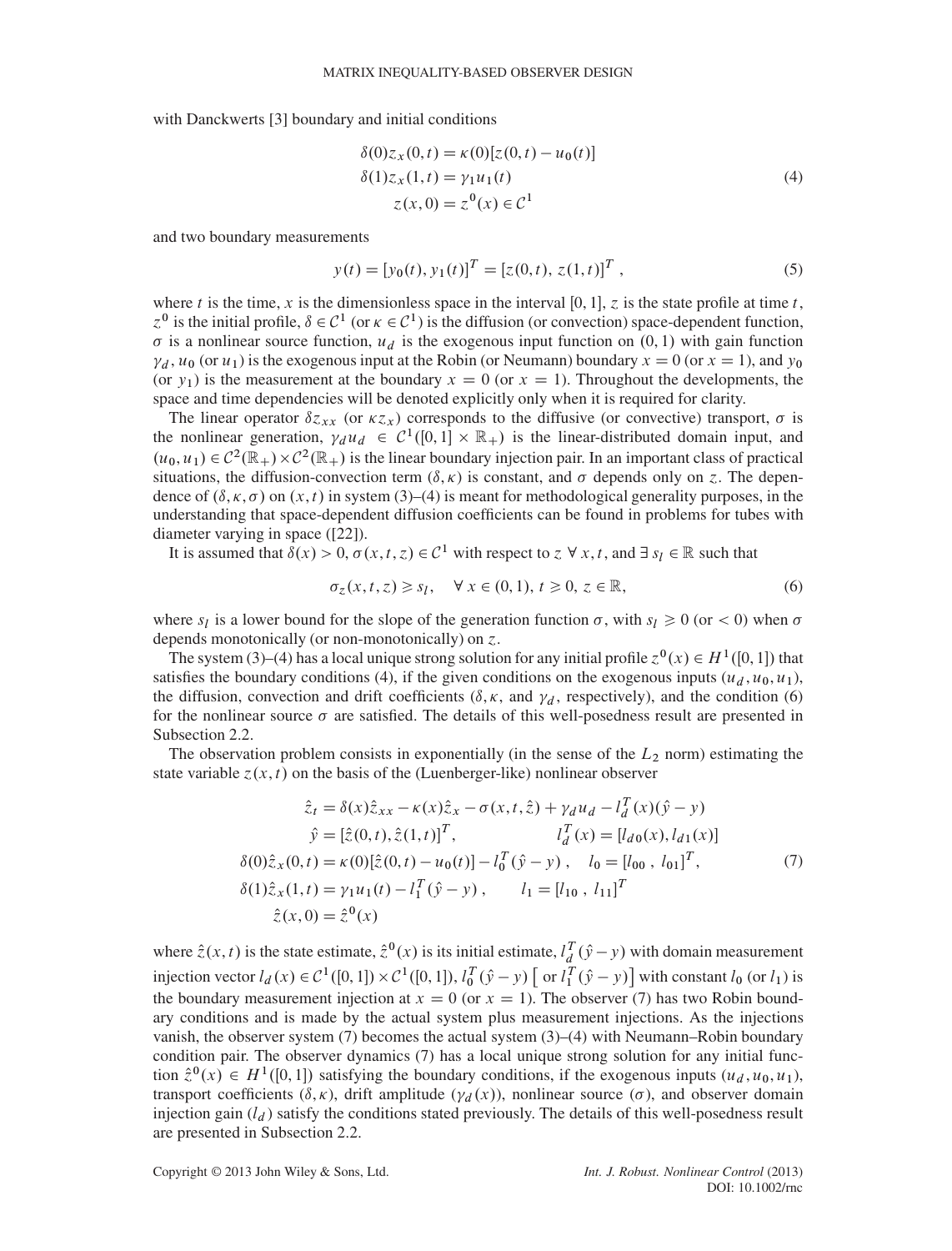The gain function pair  $(l_{d0}, l_{d1})(x)$  and the constant gain quartet  $(l_{00}, l_{01}, l_{10}, l_{11})$  are degrees of freedom in the estimator design task.

The subtraction of system (3)–(4) from its observer (7) yields the well-posed estimation error dynamics

$$
e_t = \delta e_{xx} - \kappa e_x - \varphi(x, t, z; e) - l_d^T(x)\varepsilon(t),
$$
  
\n
$$
\delta_0 e_x(0, t) = \kappa_0 e(0, t) - l_0^T \varepsilon,
$$
  
\n
$$
\delta_1 e_x(1, t) = -l_1^T \varepsilon,
$$
  
\n
$$
e(x, 0) = e^0(x)
$$
\n(8)

with Robin boundary conditions, where

$$
e(x,t) = \hat{z}(x,t) - z(x,t), \quad \varepsilon = \hat{y} - y
$$
 (9)

$$
\varphi(x, t, z; e) := \sigma(x, t, z + e) - \sigma(x, t, z), \quad \varphi(x, t, z; 0) = 0,
$$
\n(10)

 $e(x, t)$  is the estimation error profile at time t and  $\varepsilon$  is the measurement error that drives the observer dynamics. By virtue of the mean value theorem for derivatives and the low slope bound expression (6),  $\varphi$  is bounded as follows

$$
\varphi(x,t,z;e)e = \sigma_z(x,t,z+\eta e)e^2 \ge s_1e^2 \quad \forall \ x \in (0,1), \ t \ge 0, \ z \in \mathbb{R}, \quad \text{with } \eta \in (0,1). \tag{11}
$$

Given that the system and observer dynamics have a local unique strong solution, the estimation error dynamics (8) has a local unique strong solution for any initial function  $e^0(x) \in H^1([0, 1])$ satisfying the boundary conditions, if the conditions on the exogenous inputs  $(u_d, u_0, u_1)$ , transport coefficients ( $\delta, \kappa$ ), drift amplitude ( $\gamma_d(x)$ ), nonlinear source ( $\sigma$ ), and observer domain injection gain  $(l_d)$  are satisfied.

Thus, the estimation problem amounts to designing the gain function pair  $(l_{d0}, l_{d1})$  and the gain constant quartet  $(l_{00}, l_{01}, l_{10}, l_{11})$  so that the state estimate  $\hat{z}(x, t)$  exponentially converges, in the sense of the  $L^2$  norm (1), to the system state  $z(x, t)$ , or equivalently, there are positive constants a and  $\lambda$  so that the solutions  $e(x, t)$  of the estimation error dynamics (8) exponentially vanish according to

$$
\forall e_0 \in L^2([0,1], \mathbb{R}) \Rightarrow ||e(\cdot, t)|| \le a ||e^0|| e^{-\lambda t}, \tag{12}
$$

where  $|| \cdot ||$  is defined in (1).

From an industrial implementation perspective, this design problem in continuous space-time formulation corresponds to a basic feasibility assessment, in the understanding that, in a second stage, a suitable finite-dimensional approximation scheme [12,13] should be applied in such a way that an adequate compromise between state reconstruction, robustness, and complexity (in terms of number of ODEs or difference equations) is obtained.

## *2.2. Well-posedness*

The system dynamics  $(3)$ – $(4)$  and the observer dynamics  $(7)$  can be written in the generalized form:

$$
\zeta_t(x,t) = \delta(x)\zeta_{xx}(x,t) - \kappa(x)\zeta_x(x,t) + f[x,t,\zeta(x,t)]\tag{13}
$$

$$
\delta(0)\zeta_x(0,t) - \kappa_0 \zeta(0,t) = f_0(t), \quad \delta(1)\zeta_x(1,t) - \kappa_1 \zeta(1,t) = f_1(t),
$$
  

$$
\zeta(x,0) = \zeta^0(x)
$$
 (14)

with

$$
\zeta = z(\text{or }\hat{z}), \quad f(x, t, \zeta) = \sigma(x, t, \zeta) + \gamma_d(x)u_d(t) + l_d(x)[\hat{y}(t) - y(t)],
$$
  
\n
$$
\kappa_0 = \kappa(0) - l_0, \quad f_0(t) = \kappa(0)u_0(t) - l_0y(t), \quad \kappa_1 = -l_1, \quad f_1(t) = \gamma_1u_1(t) - l_1y(t).
$$
\n(15)

where  $l_d$ ,  $l_0$ ,  $l_1 = 0$  in (3)–(4). From the analysis of system (13)–(14), the next result on its well-posedness follows. Because its rigorous proof goes beyond the scope of the present paper, in Appendix A is provided a sketch of the proof.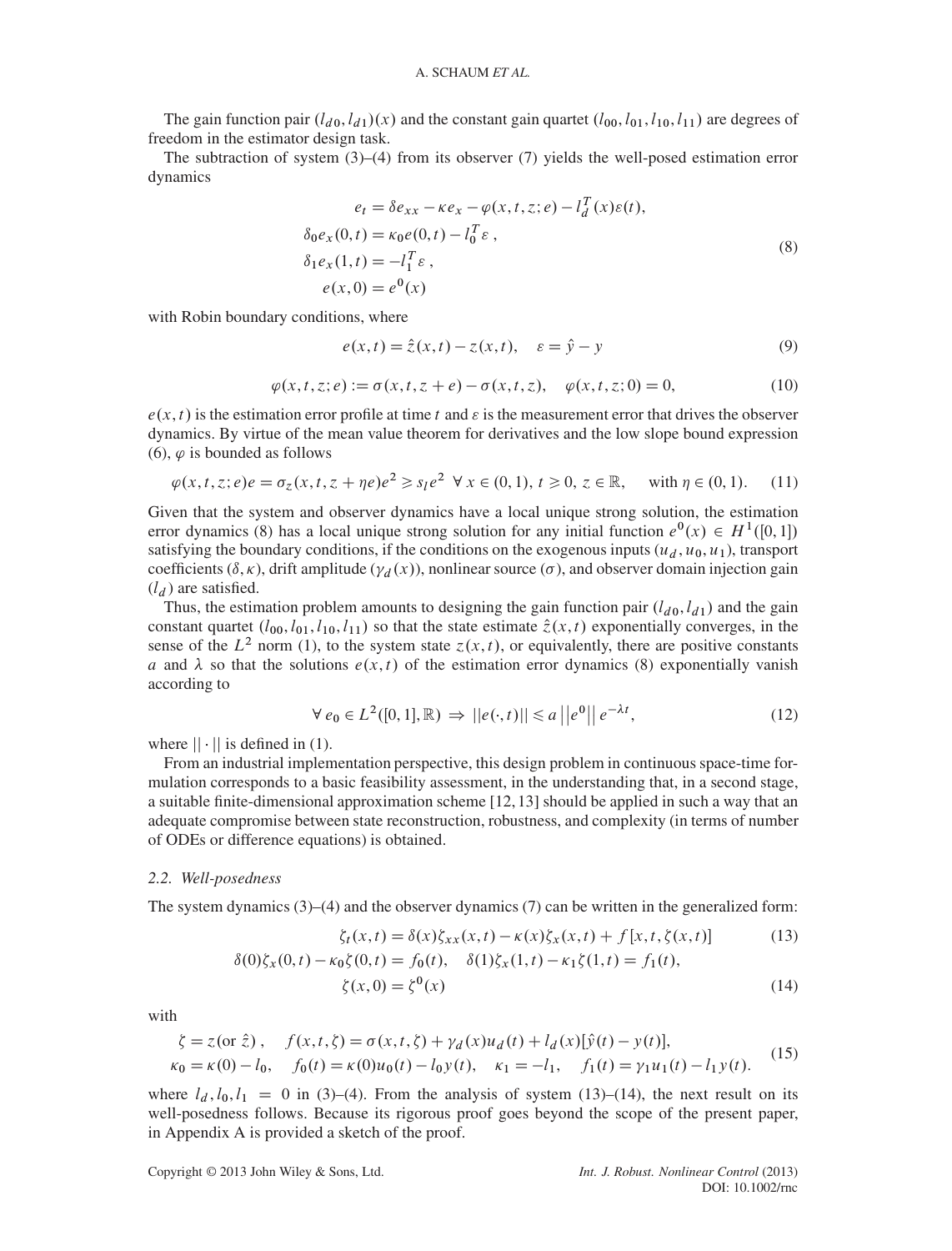#### *Lemma 2 (Proof sketch in Appendix A)*

Consider the PDE system (13)–(14) with  $\delta(x) > 0, \kappa(x) \in C^1([0,1])$ ,  $f \in C^1([0,1] \times \mathbb{R}_+ \times$  $L_2([0, 1])$ , and  $f_0, f_1 \in C^2(\mathbb{R}_+)$ . Then a unique strong solution exists for (13)–(14) for all initial conditions  $\zeta^0(x) \in H^1([0, 1])$  satisfying the boundary conditions (14).

The proof of the preceding lemma (see sketch in Appendix A) is based on a state transformation  $\zeta \to \omega$  with homogeneous boundary conditions for the transformed variable  $\omega$ . For the homogeneous neous problem, the steps presented in [20] are followed exploiting the fact that the linear differential operator generates an analytic (smoothening) semi-group and the nonlinear operator is Lipschitz with respect to all its arguments. The existence of a strong solution is essential for the application of the Lyapunov approach employed in the next section.

# 3. CONVERGENCE ASSESSMENT

In this section, the estimation design problem is addressed within a weighted Lyapunov framework, with the weight function as design degree of freedom. The analysis of the corresponding dissipation mechanism leads to an LMI convergence condition, which depends on the spatial coordinate, the observer gains, and the Lyapunov weight function.

Motivated by the idea of setting the Lyapunov energy weight as a design degree of freedom in a finite-dimensional system observer design [18], let us set the positive-definite weighted candidate Lyapunov functional for the observation error dynamics (8),

$$
V: L^{2}([0, 1], \mathbb{R}) \to \mathbb{R}_{+}, \quad V(e) = \int_{0}^{1} w(x)e^{2}(x, t)dx , \qquad (16)
$$

with adjustable weighting function  $0 < w(x) \in C^1$ .

From the comparison principle [23], the estimation error  $e(x, t)$  (8) is exponentially convergent (12) with amplitude constant

$$
a = \sqrt{w_{\text{max}}/w_{\text{min}}}, \quad w_{\text{max}} = \max w(x), \quad w_{\text{min}} = \min w(x). \tag{17}
$$

if, along the trajectories of the estimation error dynamics (8), the dissipation inequality

$$
\dot{V}(e) + 2\lambda V(e) \le 0\tag{18}
$$

is met with a positive constant  $\lambda > 0$ .

#### *3.1. Dissipation inequality*

The time derivation of the Lyapunov function (16), along the error dynamics (8), followed by integration by parts, substitution of the slope lower bound expression (6), and application of Wirtinger's inequality (Lemma 1) leads to the linear dissipation inequality (derivation in Appendix A) in the variables  $e(x, t)$  and  $\varepsilon(t)$  defined in (9)

$$
\dot{V} + 2\lambda V \le \int_0^1 \left\{ \Upsilon_{11}(x)e^2(x,t) + 2e(x,t)\Upsilon_{12}(x)^T \varepsilon(t) + \varepsilon(t)^T \Upsilon_{22} \varepsilon(t) \right\} \mathrm{d}x,\tag{19}
$$

with quadratic integral error dependence, where the scalar function  $\Upsilon_{11}(x)$  is given by

$$
\Upsilon_{11}(x) = \frac{(\tilde{\delta}_x)^2}{2\tilde{\delta}(x)}(x) - 2\pi^2 \tilde{\delta}(x) + \tilde{\kappa}_x(x) + 2w(x)(\lambda - s_l),\tag{20}
$$

$$
\tilde{\delta}(x) = \delta(x)w(x), \tilde{\kappa}(x) = \kappa(x)w(x),\tag{21}
$$

the  $1 \times 2$  row vector  $\Upsilon_{12}$  is

$$
\Upsilon_{12}(x) = [\Upsilon_{12,0}, \Upsilon_{12,1}] \tag{22}
$$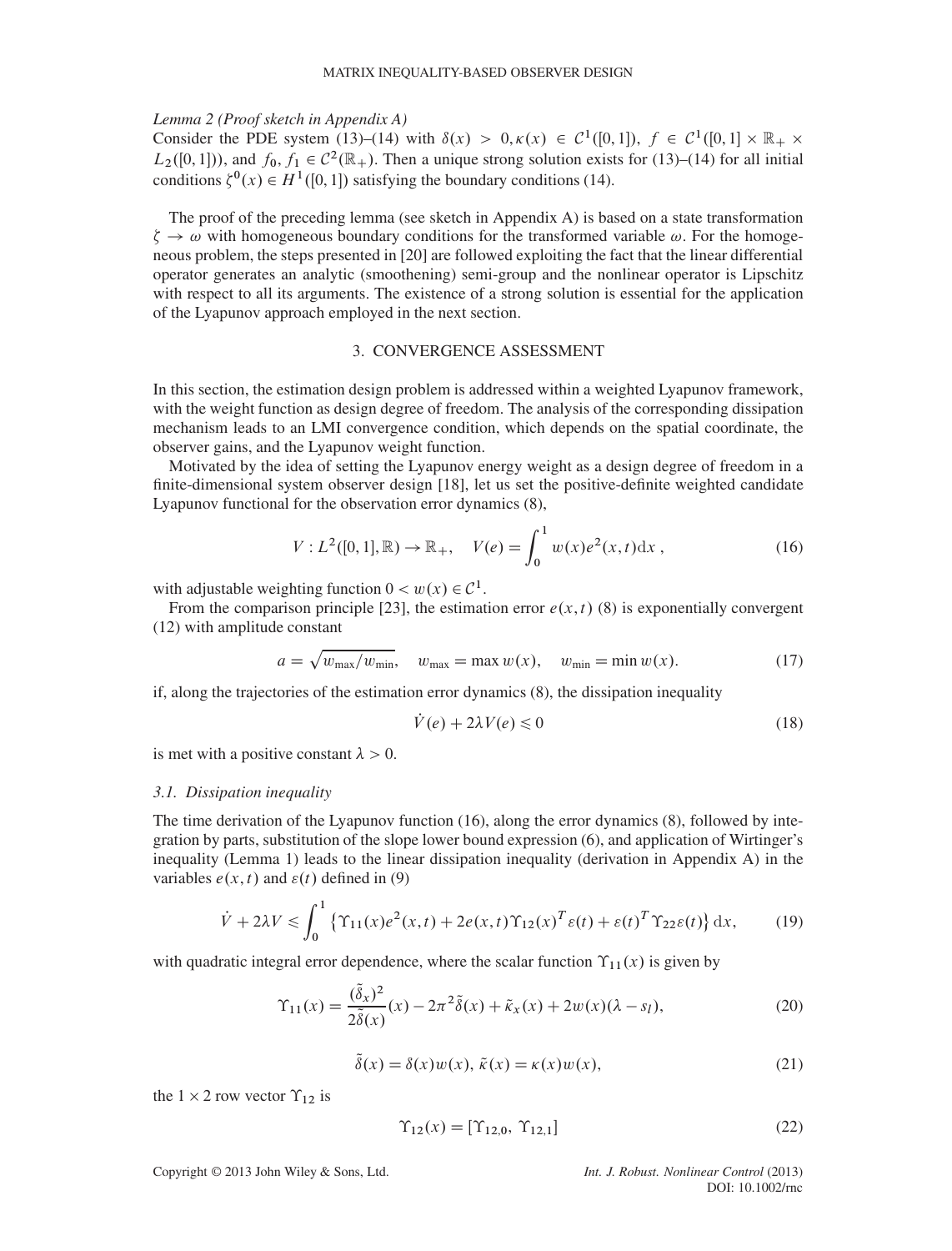$$
\begin{aligned} \Upsilon_{12,0}(x) &= -w(x)l_{d,0}(x) + 2\pi^2 \tilde{\delta}^{1/2}(x) \tilde{\delta}^{1/2}(0) \chi_{[0,0.5]}(x) \\ \Upsilon_{12,1}(x) &= -w(x)l_{d,1}(x) + 2\pi^2 \tilde{\delta}^{1/2}(x) \tilde{\delta}^{1/2}(1) \chi_{[0.5,1]}(x), \end{aligned} \tag{23}
$$

where  $\chi_{[a,b]}(x)$  is the characteristic function of the interval [a, b], that is,

$$
\chi_{[a,b]}(x) = \begin{cases} 1, & \text{if } x \in [a,b] \\ 0, & \text{otherwise.} \end{cases}
$$

The constant and symmetric  $2 \times 2$  matrix  $\Upsilon_{22}$  is defined as

$$
\Upsilon_{22} = \left[ \begin{array}{cc} \Upsilon_{22,0} & \Upsilon_{22,01} \\ \Upsilon_{22,01} & \Upsilon_{22,1} \end{array} \right] \tag{24}
$$

$$
\begin{aligned} \Upsilon_{22,0} &= 2w(0)l_{00} - \tilde{\kappa}(0) - 2\pi^2 \tilde{\delta}(0) \\ \Upsilon_{22,01} &= w(0)l_{01} - w(1)l_{10} \\ \Upsilon_{22,1} &= -2w(1)l_{11} - \tilde{\kappa}(1) - 2\pi^2 \tilde{\delta}(1). \end{aligned} \tag{25}
$$

In matrix form, inequality (19) is written as follows:

$$
\dot{V} + 2\lambda V \le \int_0^1 \left[ \begin{array}{c} e(x,t) \\ \varepsilon(t) \end{array} \right]^T \left[ \begin{array}{cc} \Upsilon_{11}(x) & \Upsilon_{12}(x) \\ \Upsilon_{12}^T(x) & \Upsilon_{22} \end{array} \right] \left[ \begin{array}{c} e(x,t) \\ \varepsilon(t) \end{array} \right] dx, \tag{26}
$$

with  $\Upsilon_{11}$ ,  $\Upsilon_{12}$ , and  $\Upsilon_{22}$  given by (20), (22), and (24), respectively. Inequality (26) shows that the derivative of the Lyapunov functional can be bounded by the space integral of a quadratic form in the estimation error variables  $e(x, t)$  and  $\varepsilon(t)$ , along the space and on the boundaries. This fact is fundamental for the results of the next subsection.

#### *3.2. Convergence condition*

On the basis of the preceding developments, the following theorem, which is the main result of this paper, provides *sufficient LMI-based* exponential convergence conditions for observer (7), involving the parameters of the plant, the output injection gains, and the weight function  $w(x)$  of the candidate Lyapunov functional (16). To state the theorem, let us introduce the matrix-valued function

$$
\Upsilon(x) = \begin{bmatrix} \Upsilon_{11}(x) & \Upsilon_{12}(x) \\ \Upsilon_{12}^T(x) & \Upsilon_{22} \end{bmatrix}, x \in [0, 1],
$$
\n(27)

with the entries  $\Upsilon_{11}$ ,  $\Upsilon_{12}$ , and  $\Upsilon_{22}$  given by (20), (22), and (24), respectively.

## *Theorem 1 (Proof in Appendix B)*

Let  $w(x) > 0$  be a given  $C^1$  weight function. The estimation error  $e(x, t)$ , associated with observer (7), globally exponentially converges to zero with amplitude  $a = \sqrt{w_{\text{max}}/w_{\text{min}}}$ , defined in (17) according to inequality (12), if there exist a constant  $\lambda > 0$ , constant vectors  $l_0, l_1 \in \mathbb{R}^2$ , and a function  $l_d(x) = [l_{d0}(x), l_{d1}(x)]^T : [0, 1] \to \mathbb{R}^2$  such that the LMI

$$
\Upsilon(x) \le 0, \ \forall \, x \in [0, 1], \tag{28}
$$

holds with  $\Upsilon(x)$  given in (27).

According to Theorem 3, the observer can be designed as follows: for a given weight function  $w(x)$ , solve the corresponding MI (28) with respect to the set [ $\lambda$ ,  $l_0$ ,  $l_1$ ,  $l_d(x)$ ] (which is linear in the design parameters).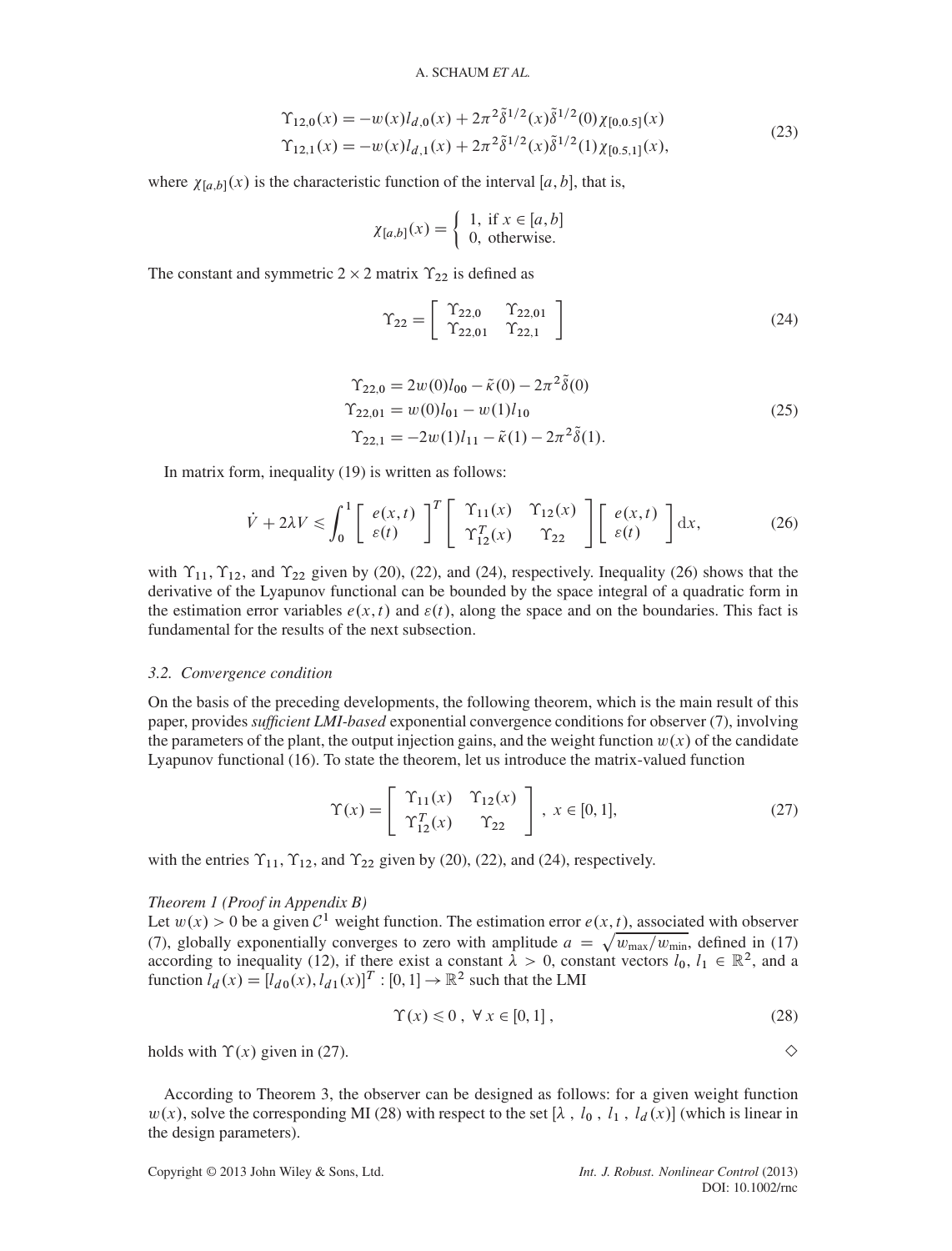Because the LMI (28) is parameterized by the space variable  $x$ , that is, it consists of an uncountable number of LMIs, it is more difficult to solve than the simpler control counterpart drawn with unit weight [20]. However, as stated in the following corollary, the feasibility of the threedimensional LMI (28) is equivalent to the existence of a positive  $\lambda$  such that the scalar differential inequality (29) is met (which does not depend on the observer gains  $[l_0, l_1, l_d]$ ).

## *Corollary 1*

Let  $w(x) > 0$  be a given  $C^1$  weight function. Suppose there exists a constant  $\lambda > 0$  such that

$$
\Upsilon_{11}(x) = \frac{(\tilde{\delta}_x)^2(x)}{2\tilde{\delta}(x)} - 2\pi^2 \tilde{\delta}(x) + \tilde{\kappa}_x(x) + 2w(x)(\lambda - s_l) \le 0, \ \forall x \in [0, 1]. \tag{29}
$$

Then, the choice

$$
l_{d0}(x) = \frac{2\pi^2}{w(x)} \tilde{\delta}^{1/2}(0) \tilde{\delta}^{1/2}(x) \chi_{[0,0.5]}(x), \ l_{d1}(x) = \frac{2\pi^2}{w(x)} \tilde{\delta}^{1/2}(1) \tilde{\delta}^{1/2}(x) \chi_{[0.5,1]}(x),
$$
  
\n
$$
l_{00} \le \frac{\tilde{\kappa}(0) + 2\pi^2 \tilde{\delta}(0)}{2w(0)} = \frac{1}{2} [\kappa(0) + 2\pi^2 \delta(0)], \ l_{11} \ge -\frac{\tilde{\kappa}(1) + 2\pi^2 \tilde{\delta}(1)}{2w(1)} = -\frac{1}{2} [\kappa(1) + 2\pi^2 \delta(1)], \quad (30)
$$
  
\n
$$
l_{01} = l_{10} = 0
$$

provides a (particular) solution of (28), so that (7) globally exponentially converges according to the inequality (12) with amplitude  $a = \sqrt{w_{\text{max}}/w_{\text{min}}},$  defined in (17).

## *3.3. Dissipation adjustment*

Hitherto, the observer convergence has been ensured for a given Lyapunov weight function  $w(x) \in$  $\mathcal{C}^2$ . In principle, the problem of jointly finding the weight function  $w(x)$  and the gains  $[l_d, l_o, l_1]$  can be addressed by maximizing the dissipation bound (i.e., the right-hand side term in inequality (26)). The consideration of this problem goes beyond the scope of the present study, and here, it suffices to state that such methodological possibility exists and to circumscribe ourselves to address a simpler version of the problem.

For this aim, recall the dissipation inequality (19) and observe that, although the second  $(\Upsilon_{12})$ and third  $(\Upsilon_{22})$  coefficient functions of the dissipation bound depend on the observer gains, the first term  $(\Upsilon_{11})$  does not. Consequently, a solution for the Lyapunov weight function  $\omega(x)$  of inequality (29) can be found by maximizing the smallest dissipation rate, that is, the right-hand side of the the inequality

$$
0 < \lambda \le \frac{1}{2w(x)} \left[ \frac{(\tilde{\delta}_x)^2(x)}{2\tilde{\delta}(x)} - 2\pi^2 \tilde{\delta}(x) + \tilde{\kappa}_x(x) + 2w(x)(\lambda - s_l) \right] \tag{31}
$$

It must be pointed out that, when the weight  $w(x)$  is constant, (i) the feasibility region over the parameter space of inequality (31) is strongly restricted in comparison to the case when  $w(x)$ is a degree of freedom, and (ii) the amplitude  $a(17)$  is equal to one, meaning that the estimator response (12) does not have overshooting. In other words, the choice of a constant weight  $w(x) = 1$ restricts the observer design. Thus, finding a suitable weight endows the observer design with an interesting degree of freedom, at the cost (reasonable as we shall see) of the complexity introduced by a space-dependent weight function.

### *3.4. Discussion*

The proposed design method is rather simple, as the observer design amounts to calculating the output injection gains that render feasible the MI (28). It is rather flexible, as semi-linear systems with constant or varying coefficients, different boundary conditions, and boundary and/or distributed injection can be used. Point or interval domain measurements (see e.g., [4]), and flux measurements  $(z_x)$  can be handled. Even though in Theorem 3, a nonlinear sink  $\sigma$  with from below-bounded slope was assumed, the case with nonlinear source  $\sigma$  with from above-bounded slope (Lipschitz constant) can be addressed with the same approach.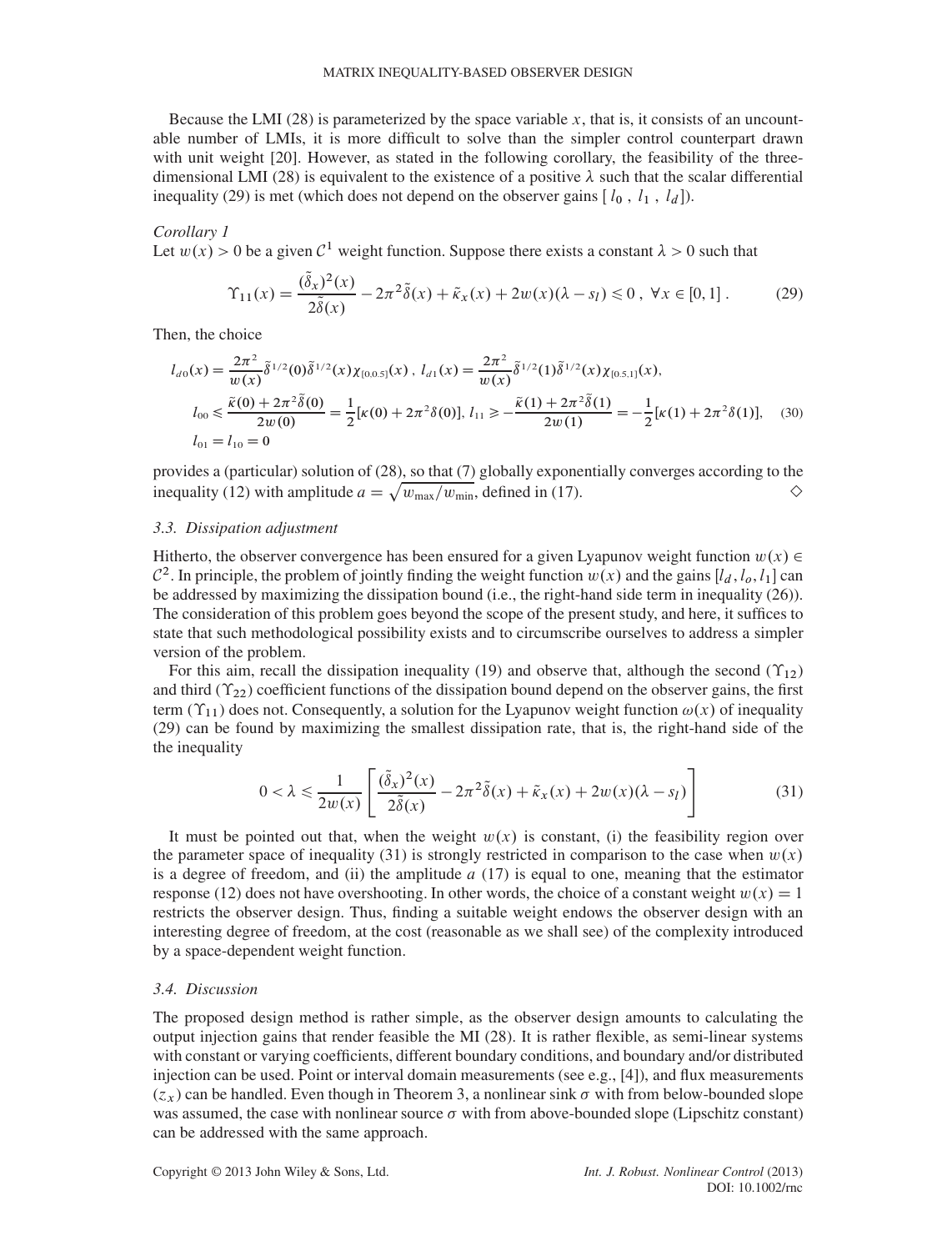Because the selection of the distributed injection gain  $l_d(x)$  is an important design degree of freedom, different functions have been considered in the literature, among them are eigenfunction combinations in the linear (or linearized) case (e.g., [24]), particular decaying functions generated by integral backstepping-like transformations [11], point injections according to further measurements in the domain (e.g., [4]), and interval (step-like) injections (e.g., [6]). The proposed method does not impose any *a priori* restriction on  $l_d(x)$ , so that, in general, different alternatives can be explored.

# 4. TUBULAR REACTOR APPLICATION EXAMPLE

In this section, the proposed observer design methodology is illustrated and tested with a representative case example of the semi-linear parabolic system class (3): an isothermal tubular reactor with non-monotonic reaction rate (which underlies an important class of catalytic, bioprocesses, and physiology reactions  $[1,3,5,25]$ ). The purpose is threefold: (i) the illustration of the theoretical developments of the previous section, (ii) the identification of the dependence of the MI (28) on the Lyapunov weight function  $w(x)$ , and (iii) the interpretation with physical meaning of the resulting solvability conditions.

Consider an isothermal tubular reactor  $[1]$  with area A, length L, pure reactant concentration  $C_r$ , and volumetric feed flow q (at  $\zeta = 0$ ) at reactant concentration  $C_e \le C_r$ , where the reactant is converted into product through the reaction with rate function  $R(C)$  along the axial interval  $0 \le \zeta \le L$ , constant diffusion-convection pair  $(D, v)$ , Danckwerts' boundary conditions [3], and non-monotonic (Haldane [26] or Langmuir-Hinshelwood [27] type) reaction rate, and actual time  $t_a$ . The reactant concentration profile over the axial interval is denoted by  $C(\zeta, t)$ . In terms of dimensionless variables  $(x, t \text{ and } c)$ , and Peclet  $(P_e)$  and Damköhler  $(\phi)$  numbers,

$$
0 \le x = \zeta/L \le 1, \quad t = t_a v/L, \quad v = q/A, \quad 0 \le c = C/C_r \le 1,
$$
  
\n
$$
P_e = vL/D, \quad \phi = R_r L/v, \quad R_r = R(C_r)
$$
\n(32)

the reactor dynamics are modeled by the distributed system of the form (3)

$$
c_t(x,t) = \frac{1}{P_e} c_{xx}(x,t) - c_x(x,t) - \phi r(c(x,t)),
$$
  
\n
$$
\frac{1}{P_e} c_x(0,t) = c(0,t) - c_e(t), \frac{1}{P_e} c_x(1,t) = 0,
$$
  
\n
$$
y(t) = [y_0(t), y_1(t)]^T = [c(0,t), c(1,t)]^T
$$
  
\n
$$
c(x,0) = c_0(x),
$$
\n(33)

where

$$
r(c) = R(cC_r)/(R_rC_r) = \frac{(1+k_I)^2c}{(1+k_I c)^2}, \quad \phi = \frac{\phi_k}{(1+k_I)^2}, \quad \phi_k = \frac{kL}{v}
$$

 $C_r$  (or  $R_r$ ) is a reference concentration (or reaction) value,  $r(c)$  is the reaction rate with linear mass action growth  $(kc)$  and quadratic inhibition  $(1 + k_I c)^2$  (k and k<sub>I</sub> are constant), t is the dimensionless time with respect to convection characteristic time  $(t_v)$ ,  $c(x, t)$  is the time-varying concentration profile, and  $\phi_k$  is the Damköhler number associated with the mass action kinetics constant k. The Peclet (or Damköhler) number  $P_e$  (or  $\phi$ ) represents the ratio of diffusion  $t_D$  (or mass action reaction rate  $t_R$ )-to-convective  $t_v$  characteristic time

$$
P_e = t_D/t_v, \quad \phi = t_R/t_v, \quad t_D = L^2/D, \quad t_v = L/v, \quad t_R = R_r^{-1}.
$$
 (34)

As the diffusive transport becomes considerably larger than the convective one, the Peclet vanishes  $(P_e \rightarrow 0)$ , and the behavior of the tubular reactor approaches the one of a (perfectly mixed) continuous stirred tank reactor [25], with one or more critical points, depending on  $(\phi, k_I)$ . Finally,  $y_0$ (or  $y_1$ ) denotes the measurement of the inlet (or exit) concentration.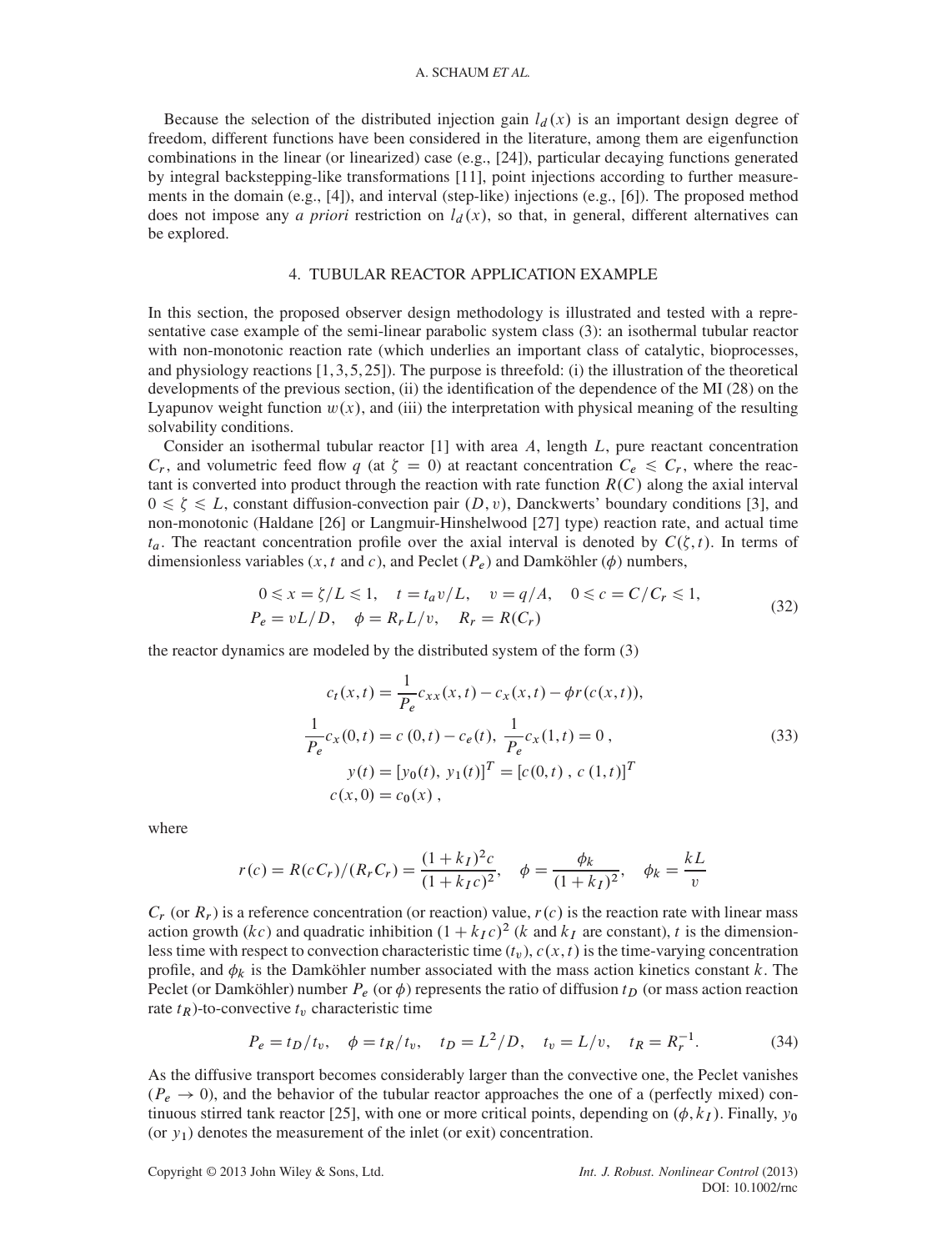The corresponding Luenberger observer (7) for reactor (33) is given by

$$
\hat{c}_t(x,t) = \frac{1}{P_e} \hat{c}_{xx}(x,t) - \hat{c}_x(x,t) - \phi r(\hat{c}(x,t)) + l_d(x)\epsilon(t),
$$
  
\n
$$
\epsilon(t) = [y_0(t) - \hat{c}(0,t), y_1(t) - c(1,t)]^T
$$
  
\n
$$
\frac{1}{P_e} \hat{c}_x(0,t) = \hat{c}(0,t) - c_e(t) - l_0 \epsilon(t),
$$
  
\n
$$
\frac{1}{P_e} c_x(1,t) = -l_1 \epsilon(t)
$$
  
\n
$$
\hat{c}(x,0) = \hat{c}_0(x),
$$
\n(35)

where  $l_d(x)$  is the distributed injection gain function and  $l_0$  (or  $l_1$ ) is the constant vector injection gain at the left (or right) boundary. To analyze the related convergence sufficient condition inequality set (29), (30) associated with Corollary 1, let us introduce the family of weight functions

$$
\Omega = \{w(x) = e^{\theta x}, \ 0 \le x \le 1 | \theta \in \mathbb{R}\}\tag{36}
$$

that includes the unit  $(w_u)$  and Sturm–Liouville  $(w_s)$  weight functions,

$$
\theta_u = 0 \Rightarrow w_u(x) = 1
$$
  
\n
$$
\theta_s = -P_e \Rightarrow w_s(x) = e^{-P_e x}.
$$
\n(37)

Observe that, as particular case, the weight  $w_s$  is the integration factor that makes self-adjoint the spatial transport operator of the PDE (33). In the absence of convection ( $P_e = 0$ ), the Sturm–Liouville weight  $w_s$  becomes the unit one  $w_u$ .

In the notation of Corollary 1, stated in terms of the semi-linear parabolic system employed in the derivation of the LMI (28) and inequality (29), the functions  $\delta, \kappa, \tilde{\delta}, \tilde{\kappa}$  of the reactor case example reactor (33) are given by

$$
\delta(x) = \frac{1}{P_e}, \quad \kappa(x) = 1, \quad \tilde{\delta}(x) = \frac{1}{P_e} e^{\theta x}, \quad \tilde{\kappa}(x) = e^{\theta x}.
$$
 (38)

The corresponding entries  $\Upsilon_{11}$ ,  $\Upsilon_{12}$ , and  $\Upsilon_{22}$  of matrix  $\Upsilon$  (27), related to the statement of Theorem 1 and Corollary 1, are given by

$$
\begin{split}\n\Upsilon_{11}(x) &= e^{\theta x} \left\{ 2(\lambda - s_l) - \frac{2\pi^2}{P_e} + \theta \left( 1 + \frac{\theta}{2P_e} \right) \right\}, \quad s_l = -\phi_k/27 \\
\Upsilon_{12}(x) &= -e^{\theta x} l_d^T(x) + \frac{2\pi^2}{P_e} e^{\theta x/2} \left[ \chi_{[0,0.5]}(x), \quad \chi_{[0.5,1]}(x) e^{\theta/2} \right] \\
\Upsilon_{22} &= \left[ \begin{array}{cc} 2l_{00} - 1 - 2\frac{\pi^2}{P_e}, & l_{01} - \frac{1}{P_e} e^{\theta} l_{10} \\
l_{01} - \frac{1}{P_e} e^{\theta} l_{10} & \left( -2l_{11} - 1 - 2\frac{\pi^2}{P_e} \right) e^{\theta} \end{array} \right].\n\end{split} \tag{39}
$$

where  $s_l$  is the smallest slope of the reaction rate r over the concentration interval [0, 1] [31].

The application of inequality condition (29) and the convergence amplitude formula (17) to the reactor case yields inequality (40) and equation (41):

$$
\Upsilon_{11}(x) = 2e^{\theta x} [\mu(P_e, \phi, \theta) - \lambda] \le 0
$$
\n(40)

$$
a = e^{|\theta|/2} \tag{41}
$$

where

$$
\mu(P_e, \phi, \theta) = \frac{\pi^2}{P_e} - \phi_k / 27 - \frac{\theta}{2} \left( 1 + \frac{\theta}{2P_e} \right) > 0,
$$
\n(42)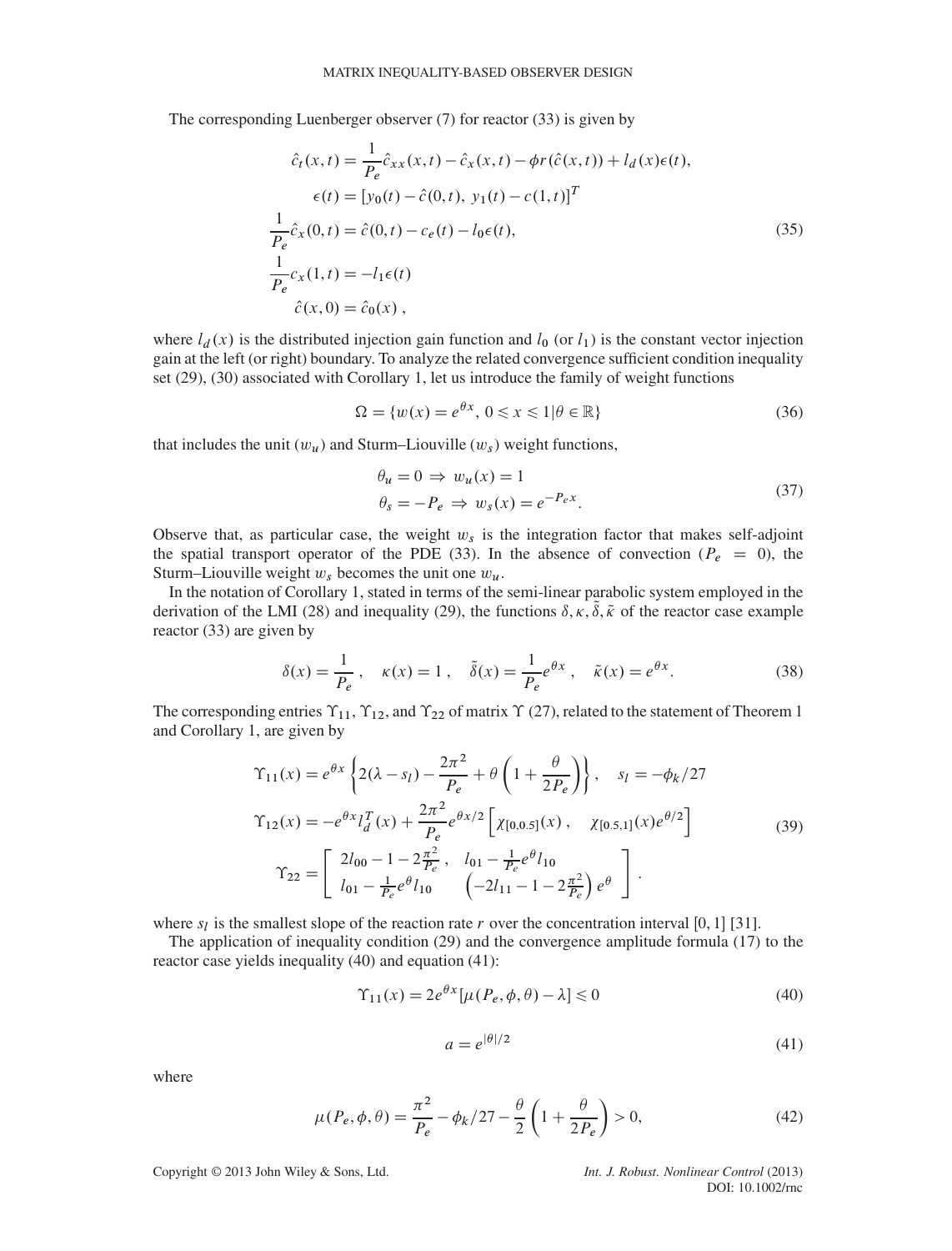$\lambda$  (or *a*) is the observer convergence rate (or amplitude). Because Condition (40) ensures the existence of gains for observer convergence (Corollary 1), let us rewrite inequality (40) in the following form

$$
\lambda_{P_e} - (\lambda_{\phi} + \lambda_{P_e}^{\theta}) \ge \lambda > 0
$$
  

$$
\lambda_{P_e} = \frac{\pi^2}{P_e}, \lambda_{\phi} = \phi_k / 27, \lambda_{P_e}^{\theta} = \frac{\theta}{2} \left( 1 + \frac{\theta}{2P_e} \right)
$$
 (43)

where  $\lambda$  is the observer convergence rate,  $\lambda_{P_e}$  is the stabilizing contribution of the diffusionconvection mechanism, and  $\lambda_{\phi}$  (or  $\lambda_{P_e}^{\theta}$ ) is the destabilizing contribution due to the reaction (or diffusion)-convection, with  $\lambda_{P_e}^{\theta}$  depending quadratically on the weight parameter  $\theta$ . Thus, Condition (43) and equation (41) display, with physical meaning, the way in which the estimator functioning is underline by a suitable interplay between the system diffusive-convective transport and reaction mechanisms ( $P_e$ ,  $\phi$ ), the convergence rate  $\lambda$  and amplitude a, and the weight function parameter  $\theta$ .

In principle, the choices of equipment as well as of monitoring and control schemes should be performed simultaneously [28]. From this perspective, the reactor length  $(L)$  and area  $(A)$  are design degrees of freedom that should be decided in the light of Condition (43) for robustly convergent profile estimation. In particular, when the Peclet  $(P_e)$  and Damköhler ( $\phi$ ) numbers have been specified, the parameter  $\theta$  of the weight function is a design degree of freedom. According to equations (43) and (41), (i) the destabilizing term  $(\lambda_{P_e}^{\theta})$  of the convergence rate  $\lambda$  (43) depends quadratically on the parameter  $\theta$  of the weight function  $w(x)$  (36), depending on the value  $(P_e, \phi)$ , and (ii) the convergence amplitude a (41) grows isotonically with  $\theta$ . The value of  $\theta$  that maximizes the upper bound of the convergence rate  $\lambda$  (43) is given by

$$
\theta_* := \operatorname{argmin}_{\theta} \left[ \lambda_{P_e}^{\theta} (P_e, \theta) \right] = -P_e,
$$
\n(44)

implying that the Sturm–Liouville weight  $w_s(x)$  ( $\theta = -P_e$ ) (37) maximizes the reconstruction rate  $(\lambda_s)$  of the concentration profile (43) with the amplitude (41),

$$
\lambda_s = \frac{\pi^2}{P_e} + \frac{P_e}{4} - \frac{\phi}{27} > 0, \quad a_s = e^{P_e/2}.
$$
\n(45)

For comparison purposes, let us write the convergence rate-amplitude pair for the unit-weight case  $(\theta = 0)$  (37):

$$
\lambda_u = \frac{\pi^2}{P_e} - \frac{\phi}{27} = \lambda_s - \frac{P_e}{4} > 0, \quad a_u = 1.
$$
\n(46)

For illustration purposes, in Figure 1 are plotted, in the  $(P_e, \phi)$ -parameter space, the values of the dissipation bounds  $\lambda_s$  ( $\theta = -P_e$ ),  $\lambda_u$  ( $\theta = 0$ ) and an intermediate one ( $\theta = -3$ ). The dissipation bound  $\lambda_s$  (45) of the Sturm–Liouville weight  $w_s$  (37) is greater than the one  $\lambda_u$  (46) of the unit weight  $w_s$  (37), especially at large  $P_e$  values. The amplitude of the Sturm–Liouville weight is larger than the one of the unit weight, with a difference that grows exponentially with  $P_e$ . Because large amplitudes signify large error overshoots in the transient error response, the unit weight yields the best transient error response.

Thus, depending on the reactor Peclet–Damköhler pair  $(P_e, \phi)$ , the intensity of the measurement noise and the characteristics of the unmodeled parasitic (high-frequency) dynamics, the weight parameter ( $\theta$ ), and the observer gains ( $l_d$ ,  $l_0$ ,  $l_1$ ) must be chosen such that the observer functioning is underline by a suitable compromise between convergence rate  $(\lambda)$ , transient error overshoot (proportional to *a*), and asymptotic offset (inversely proportional to  $\lambda$ ).

According to the preceding results, for reactors with low Peclet numbers ( $P_e$  < 5 to 6), or equivalently, with highly dispersive regime, the Sturm–Liouville weight tends to the unit weight, implying that this weight should be used. This is in agreement with the well-known fact that, as the Peclet number vanishes, the distributed tubular reactor becomes a perfectly mixed continuous-time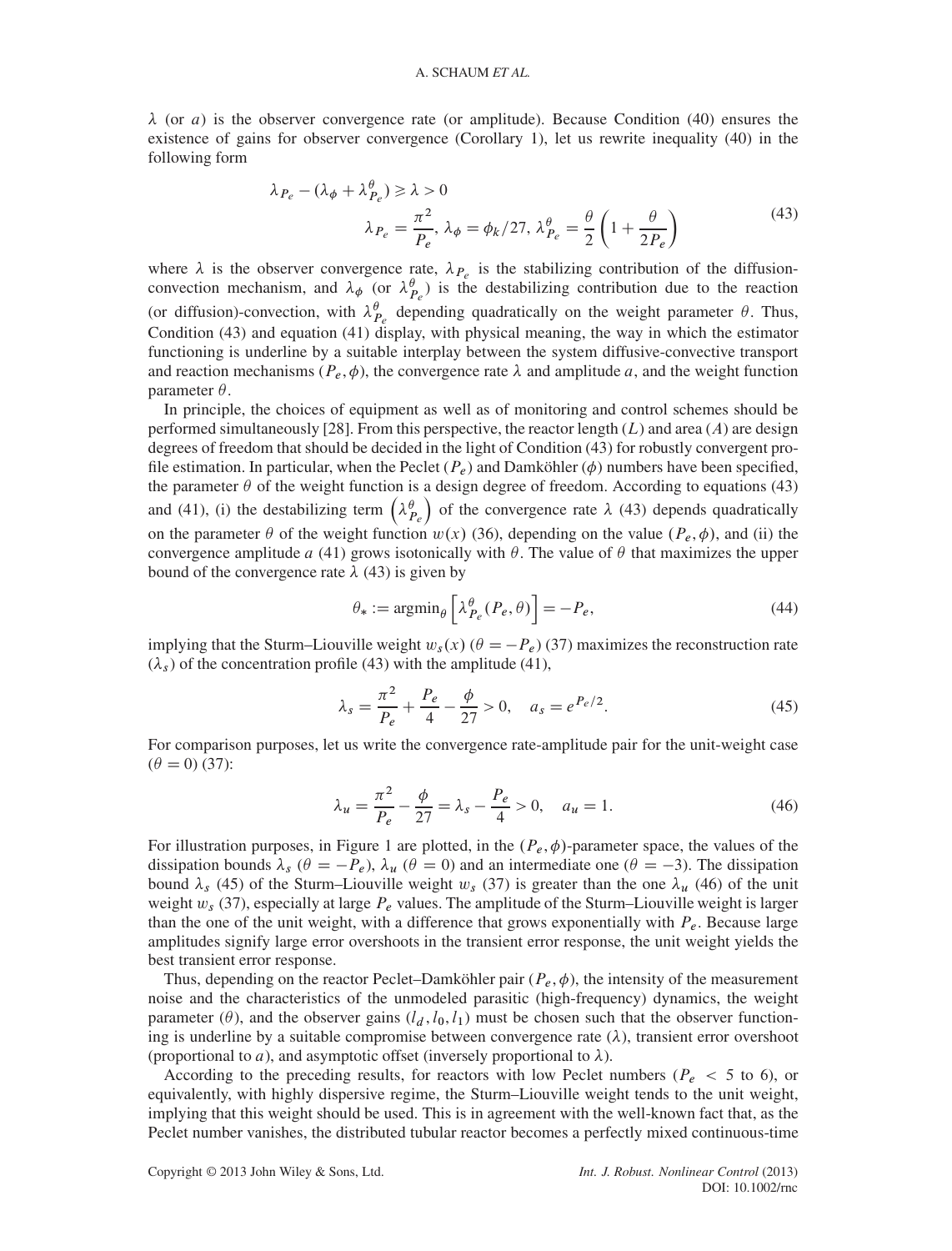

Figure 1. Graph, in the  $(P_e, \phi)$  parameter space, of the dissipation bounds  $\lambda_s$  of the Sturm–Liouville weight function  $w_s$  (37) (continuous line),  $\lambda_u$  of the unit weight  $w_u$  (37) (dashed line), and the one for the intermediate weight function  $w(x) = e^{-3x}$  (dotted line).



Figure 2. Tubular reactor response for  $(P_e, \phi, k_I) = (5, 4, 3)$  and constant initial concentration profile  $c_0(x) = 0.5.$ 

(lumped) reactor with constant spatial profile [25]. Differently, for large  $P_e$  numbers, where the reactor behaves like a plug-flow reactor, the Sturm-Liouville weight is the preferred choice. This is in agreement with the fact that the observer convergence rate is dominated by the stabilizing convective flow [25]. Intermediate Peclet cases should be analyzed in the light of the particular reaction intensity (measured by  $\phi$ ). In general, monotonic reactions favor the convergence rate.

## *Observer functioning*

In this subsection, numerical simulation results are presented to illustrate the observer functioning in comparison to its open-loop version (i.e., with gains  $l_0$ ,  $l_1$ ,  $l_d = 0$ ). The numerical simulations have been performed using the numerical package *Octave* on the basis of a finite-difference spatial approximation with 10 discretization points and a backward Euler algorithm for solving the associated system of stiff coupled ODEs in time.

To illustrate the observer functioning under conditions, which resemble to ones assessed in previous tubular reactor control studies, let us consider the parameter set

$$
(P_e, \phi, k_I) = (5, 4, 3)
$$
\n<sup>(47)</sup>

for a tubular reactor with a balanced reaction-to-convection mechanism, comparable diffusion with respect to convection, and appreciable reaction inhibition at play.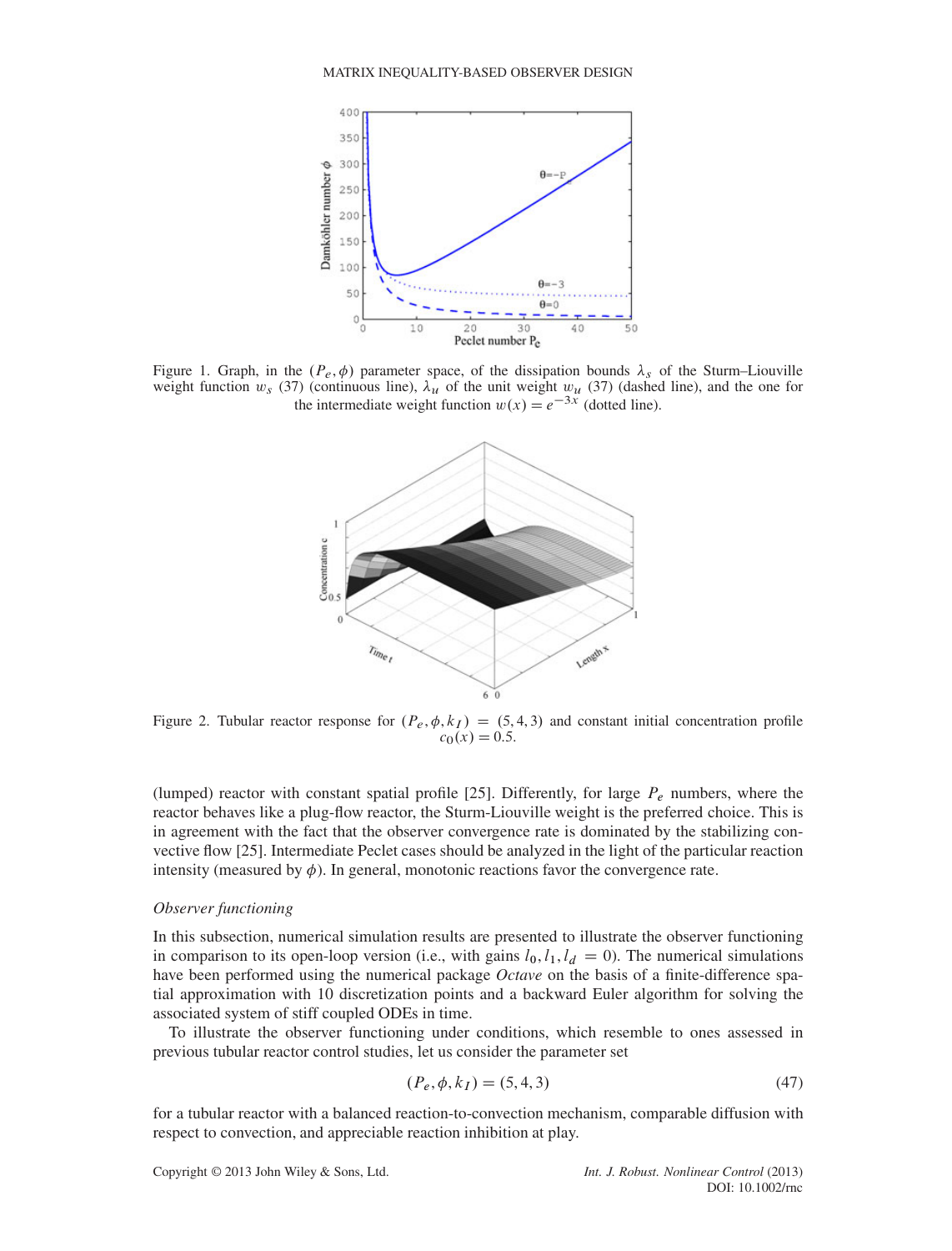In Figure 2 is presented the evolution of the concentration profile when the 'actual' reactor is started at an initial constant profile  $c_0(x) = 0.5$ , showing that the reactor has an overall settling time of about three to four dimensionless time units. In Figure 3 are presented the estimation (a) and error (b) evolution of the open-loop version (with zero gains) of the proposed observer (35), starting from a deviated initial profile  $\hat{c}_0(x) = 1$ , showing that: (i) as expected, the overall profile error vanishes in about three to four natural settling times, (ii) due to the convective transport and reaction intensity, the convergence is faster in the entrance than in the exit, and (iii) due to the intensity of reaction inhibition after the reactor entrance, the observer exhibits a comparatively slower convergence.

In Figure 4 are presented the estimation (a) and error (b) responses of the observer with boundary measurements, for the intermediate Peclet weight function and the gains

$$
w(x) = e^{-3x}, \quad l_{d0}(x) = \frac{2\pi^2}{w(x)} \left(\frac{w(0)}{P_e}\right)^{1/2} \left(\frac{w(x)}{P_e}\right)^{1/2} \chi_{[0,0.5]}(x),
$$
  

$$
l_{d1}(x) = \frac{2\pi^2}{w(x)} \left(\frac{w(1)}{P_e}\right)^{1/2} \left(\frac{w(x)}{P_e}\right)^{1/2} \chi_{[0.5,1]}(x), \quad l_{00} = -15, l_{11} = 15, l_{01} = l_{10} = 0
$$
 (48)

chosen according to the LMI condition (30). The related feasibility region is presented in Figure 1, in the understanding that this choice of weight function and gains corresponds to a suitable compromise between convergence speed  $(\lambda)$  and error overshoot  $(a)$ .

The comparison of the results of Figure 4 with the ones of Figure 3 evidences that (i) the estimator convergence is about two times faster than the natural process dynamics, or equivalently, than the



Figure 3. Estimation (a) and estimation error (b) responses without measurement injection for  $(P_e, \phi, k_I)$  =  $(5, 4, 3)$  and initial concentration profile estimation  $\hat{c}_0(x) = 1$ .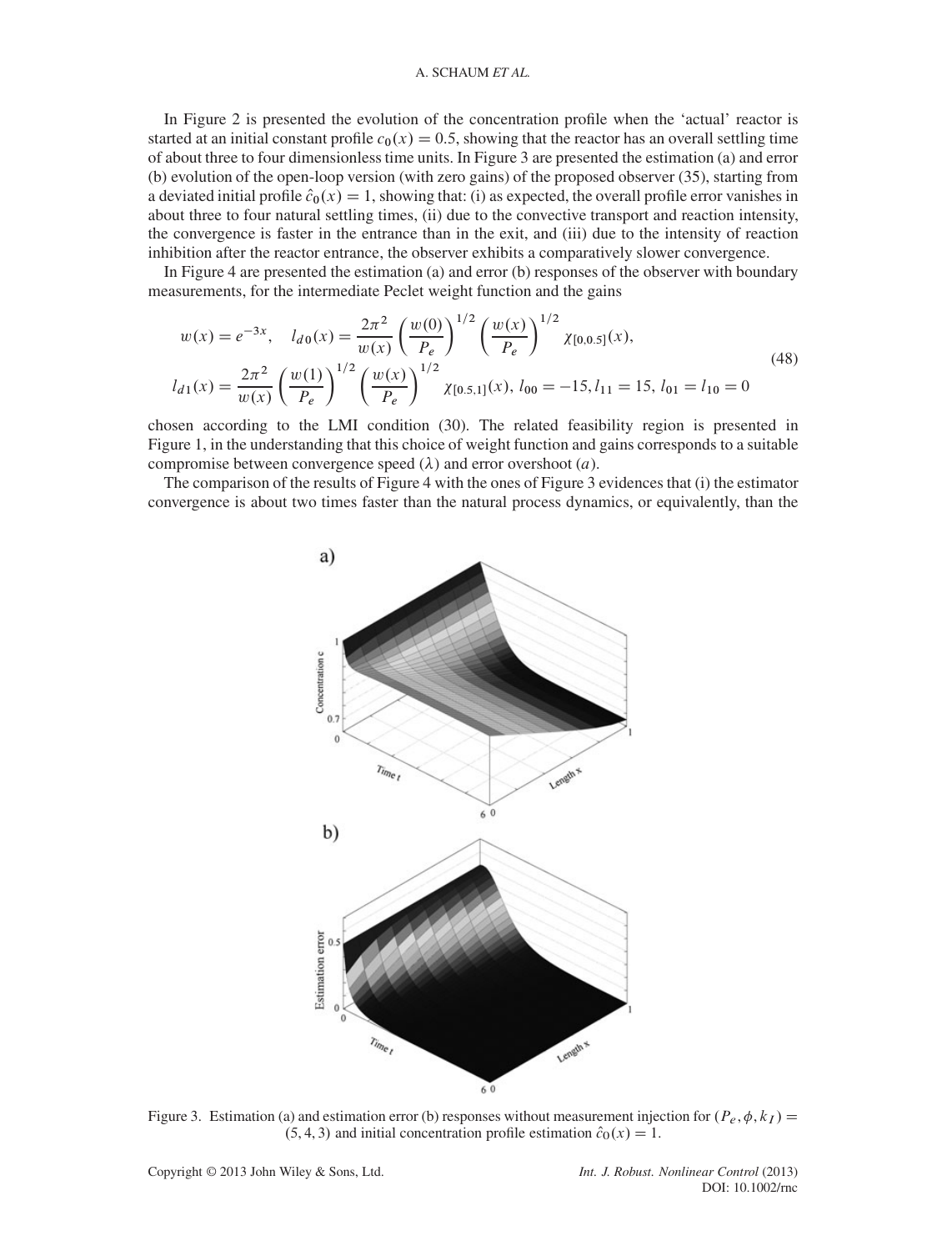

Figure 4. Estimation (a) and estimation error (b) responses with measurement injection for  $(P_e, \phi, k_I)$  =  $(5, 4, 3)$ , initial concentration profile estimate  $\hat{c}_0(x) = 1$ ,  $w(x) = \exp(-3x)$ , and gains  $l_d$ ,  $l_0$ ,  $l_1$  given in (48).

observer without measurements, (ii) as expected, the convergence in the boundaries is comparatively faster, and (iii) there is a wave-like information propagation from the reactor boundaries toward the interior of the reactor.

# 5. CONCLUSIONS

A globally exponentially convergent observer design for a class of semi-linear parabolic distributed transport-reaction systems has been developed. In addition to the observer gains, the weight function of a Lyapunov functional was regarded as a design degree of freedom. The consideration of the problem within a Lyapunov framework led to a convergence condition in terms of LMIs. The conditions capture the fundamental interplay between system characteristics, convergence (error amplitude and state reconstruction rate) features, functional weight, and observer gains in the light of a specific estimation objective. The proposed approach was illustrated and tested with a representative tubular reactor case example. The convergence conditions were interpreted in terms of dimensionless parameters with physical meaning, which describe the relative importance of the (linear) transport and (nonlinear) generation mechanisms.

The necessary convergence conditions exhibited the interplay between estimator (rate and amplitude) convergence features, the weight function parameter, and the Peclet–Damköhler dimensionless number pair associated with the reactor transport and reaction mechanisms. Because these dimensionless numbers depend on the reactor area and length, the observer design can be part of a joint process-monitoring-control design.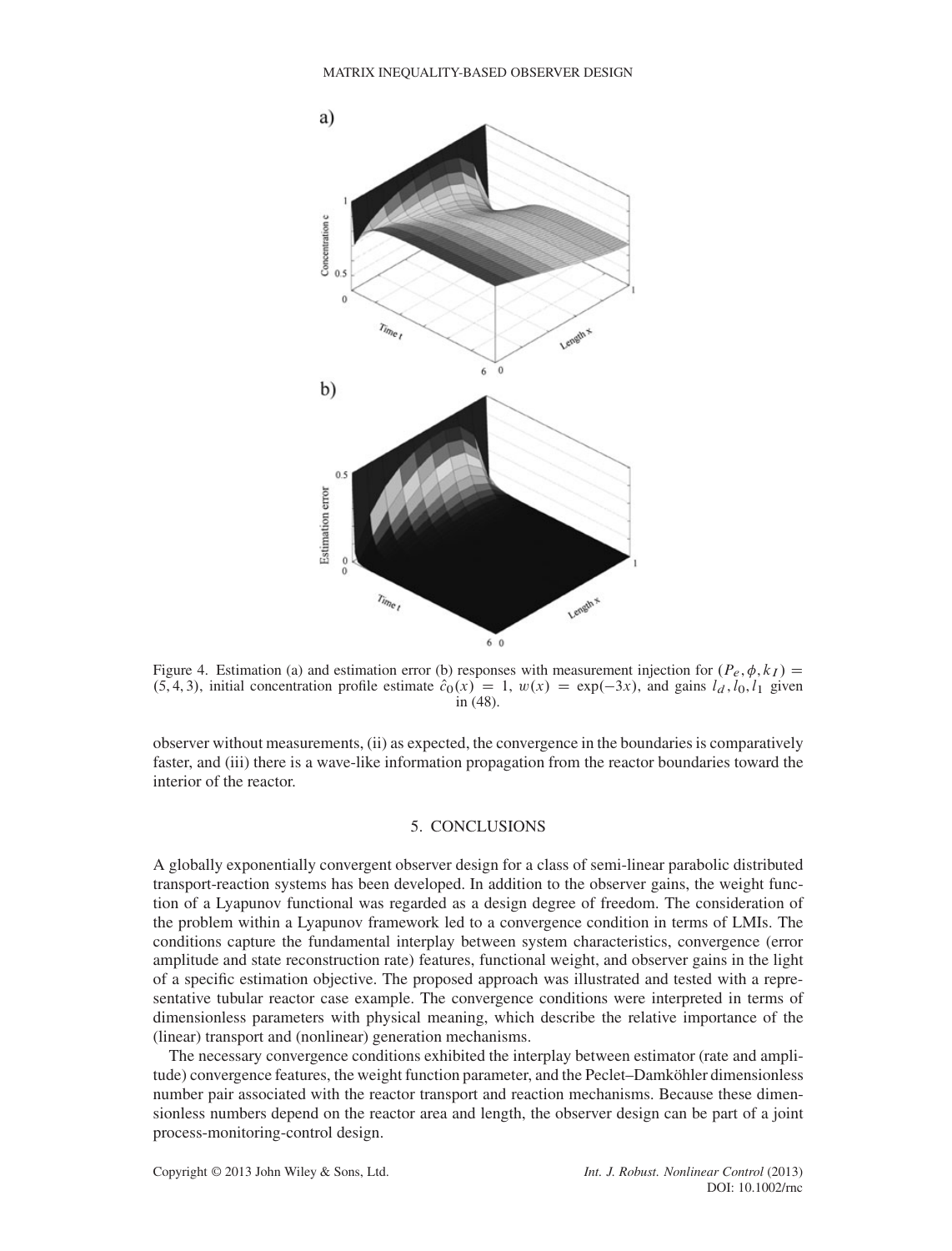From an industrial implementation viewpoint, the proposed design corresponds to the basic feasibility step and constitutes the point of departure to perform the second implementation stage, by applying a suitable finite-dimensional approximation scheme  $(12, 13)$  so that there is an adequate trade-off between state reconstruction speed and accuracy, robustness, and algorithm complexity in the light of the specific estimation objective.

In principle, the proposed one-state one-space dimensional observer design for semi-linear parabolic distributed parameter systems with boundary measurements can be extended to (i) address the problem of choosing the number of sensors and their locations, (ii) include more general weight functions with respect to certain estimation objectives, such as inference of states at the effluent or at the region of maximum reaction rate, (iii) design output feedback controllers on the basis of existing state feedback-distributed control approaches ([20]), and (iv) address the case of two-state (concentration–temperature) exothermic tubular reactors with temperature boundary and/or domain measurements in particular (cf. [10]), or of multi-state transport-reaction systems in general.

## APPENDIX A: WELL-POSEDNESS

Introduce the state transformation

$$
w(x,t) = \zeta(x,t) + \alpha(x)f_0(t) + \beta(x)f_1(t)
$$
 (A.1)

with  $\alpha, \beta \in C^1[0, 1]$  being any function pair satisfying

$$
\alpha(0) = \frac{1}{\kappa_0}, \alpha'(0) = 0, \quad \alpha(1) = \alpha'(1) = 0
$$
  

$$
\beta(0) = \beta'(0) = 0, \quad \beta(1) = \frac{1}{\kappa_1}, \beta'(1) = 0.
$$
 (A.2)

Particular functions satisfying these conditions are sigmoidal increasing  $(\beta)$  and decreasing  $(\alpha)$ ones. For w given by (A.1), the associated dynamics read

$$
w_t(x,t) = \delta(x)w_{xx}(x,t) - \kappa(x)w_x(x,t) + \Phi(t, x, w(x,t))
$$
  
\n
$$
\delta(0)w_x(0,t) - \kappa_0 w(0,t) = 0, \quad \delta(1)w_x(1,t) - \kappa_1 w(1,t) = 0.
$$
\n(A.3)

where

$$
\Phi(t, x, w(x, t)) = f[x, t, \zeta(x, t) + \alpha(x)f_0(t) + \beta(x)f_1(t)] + \alpha(x)\dot{f}_0(t) + \beta(x)\dot{f}_1(t). \quad (A.4)
$$

In the form of an abstract differential equation, the preceding dynamics is written as

$$
v_t(t) - Av(t) = F[t, v(t)], \quad v \in D(A)
$$
 (A.5)

in the Hilbert space  $L_2([0, 1])$  where the operator

$$
A = \delta(x)\frac{\partial^2}{\partial x^2} - \kappa(x)\frac{\partial}{\partial x}
$$
 (A.6)

has the dense domain

$$
D(A) = \{ v \in H^2([0, 1]) \, | \, Bv = 0 \}
$$
 (A.7)

with *B* being the boundary operator

$$
\mathcal{B} = \chi(x) \left[ \delta(0) \frac{\partial}{\partial x}(0) - \kappa_0 \right] + (1 - \chi(x)) \left[ \delta(1) \frac{\partial}{\partial x}(1) - \kappa_1 \right],
$$
  
\n
$$
\chi = \begin{cases} 1, & x = 0 \\ 0, & x = 1 \end{cases}, \quad x \in \{0, 1\}.
$$
 (A.8)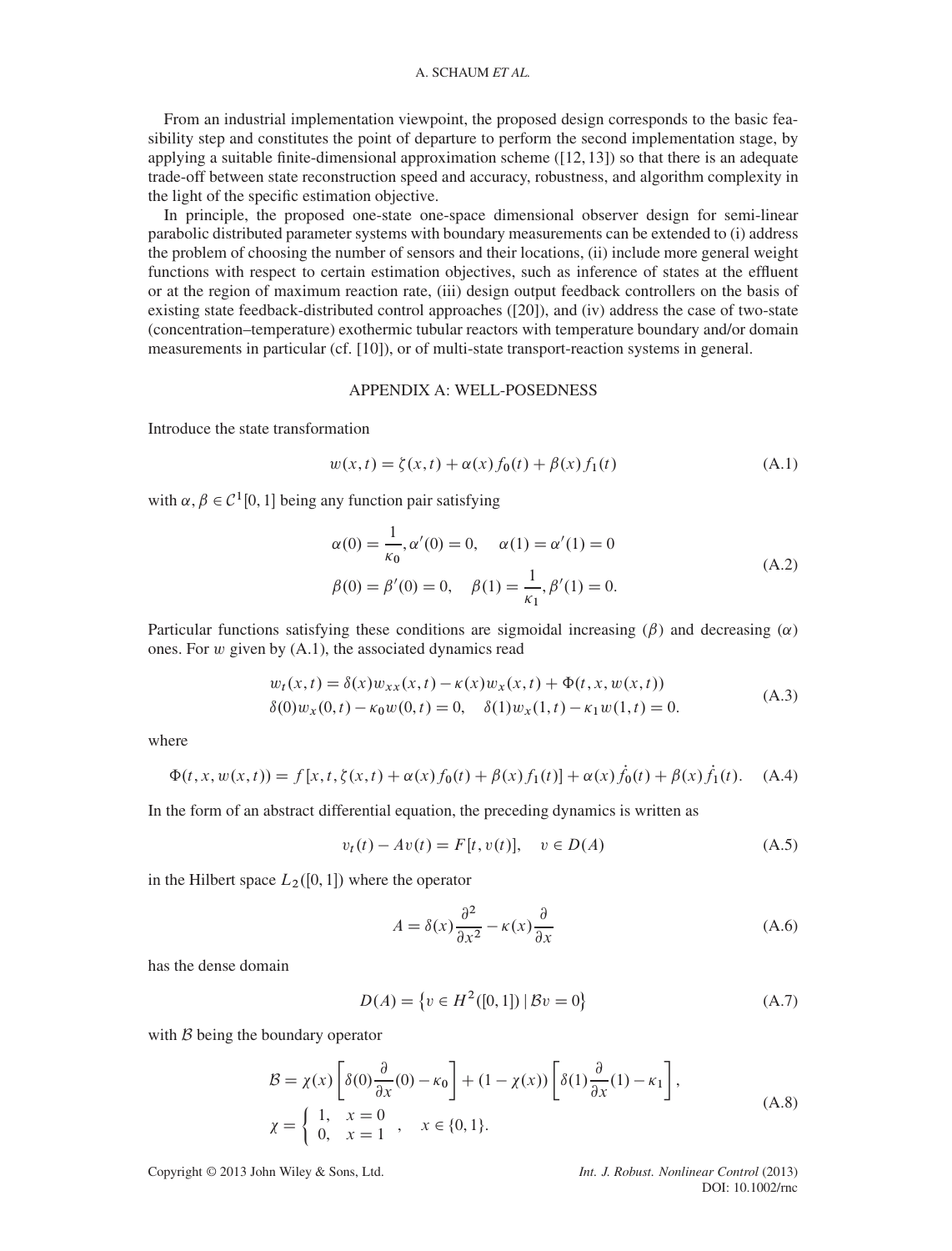Given that  $\delta(x) > 0$ , the parabolic operator A is the infinitesimal generator of an analytic semi-group  $T(t)$ . From this fact, followed by the application of Hille–Yosida's Theorem for C0 semi-groups [29], the semi-group  $T(t)$  satisfies the following inequality

$$
||T(t)|| \le m \exp(-\lambda t) \tag{A.9}
$$

for some positive constants pair  $(m, \lambda)$ , and  $||T(t)||$  being the norm induced by A [29]. Let H be a Hilbert space, then the domain  $D(A) = A^{-1}H$  of the operator A forms another Hilbert space with the graph inner product  $(x, y)_{D(A)} = \langle Ax, Ay \rangle$ ,  $x, y \in D(A)$ . The domain  $D(A)$  of A is thus continuously embedded into H, that is,  $D(A) \subset H$ , dense in H, and the inequality  $|x| \le \omega |Ax|$ holds for all  $x \in D(A)$  and some constant  $\omega > 0$ .

Apart from this, the square root  $\sqrt{A}$  of the operator A is rigorously introduced on  $D(A)$  as a positive-definite solution X of the algebraic operator equation  $X^2 = A$ . By continuity, this operator is well-posed on the domain

$$
D(\sqrt{A}) = \{v \in H^{1}([0, 1]) | Bv = 0\}
$$
 (A.10)

and continuously embedded into H, whereas  $D(A)$  is continuously embedded into  $D(\sqrt{A})$ . Hence, it holds that  $D(A) \subset D(\sqrt{A}) \subset H$ , and the following inequalities apply for the operator pair  $(A, \sqrt{A})$ 

$$
|z| \le \omega |\sqrt{A}z| \quad \forall z \in D(\sqrt{A}), \quad |\sqrt{A}z| \le \omega |Ax|, \quad \forall z \in D(A)
$$

with a generic constant  $\omega > 0$ .

Given that  $f_0, f_1 \in C^2(\mathbb{R}_+), \gamma_d u_d \in C^1([0,1] \times \mathbb{R}_+),$  and  $l_d$  are Lipschitz continuous, the nonlinear function  $\Phi$  (A.4) defines a nonlinear operator  $F : \mathbb{R} \times L_2([0, 1]) \to L_2([0, 1])$  that satisfies the following inequality

$$
||F(t_1, z_1) - F(t_2, z_2)|| \le L\left(|t_1 - t_2| + ||\sqrt{A}(z_1 - z_2)||_{L_2}\right)
$$
 (A.11)

with some constant L.

In consequence, Theorem 3.3.3 of [30] implies the (local) existence of a unique strong solution of (A.5) with initial condition  $v_0 \in D(\sqrt{A})$  (A.10) and thus for a local strong solution of (A.3) for any  $w_0(x) \in D(\sqrt{A})$  (A.10). This implies the existence of a unique strong solution  $z(x, t)$  of (13) for any initial condition  $z_0(x) \in H^1([0, 1])$  satisfying the boundary conditions (14). **OED.** for any initial condition  $z_0(x) \in H^1([0, 1])$  satisfying the boundary conditions (14).

## APPENDIX B: LYAPUNOV DISSIPATION INEQUALITY (28)

The time-derivation of (16) along (8) yields

$$
\dot{V} + 2\lambda V = 2 \int_0^1 \left[ wee_t + \lambda w e^2 \right] dx
$$
  
=  $2 \int_0^1 \left[ w\delta ee_{xx} - w\kappa ee_x - w e\varphi(x, t, z; e) - w e l_d^T(x)\varepsilon(t) + \lambda w e^2 \right] dx$  (D)  
 $\leq 2 \int_0^1 \left[ \delta ee_{xx} - \tilde{\kappa} ee_x - w e l_d^T(x)\varepsilon(t) + w(\lambda - s_l)e^2 \right] dx$ ,

where the last inequality follows from (11), with  $\tilde{\delta} = \delta w$  and  $\tilde{\kappa} = \kappa w$  (20). After integration by parts, one obtains

$$
-2\int_0^1 \tilde{\kappa} e e_x dx = -\int_0^1 \tilde{\kappa} \frac{d(e^2)}{dx} dx = -\tilde{\kappa} e^2 \Big|_0^1 + \int_0^1 \tilde{\kappa}_x e^2 dx
$$
 (B.1)

$$
2\int_0^1 \tilde{\delta}ee_{xx}dx = 2\tilde{\delta}ee_x\Big|_0^1 - 2\int_0^1 (\tilde{\delta}e)_x e_xdx.
$$
 (B.2)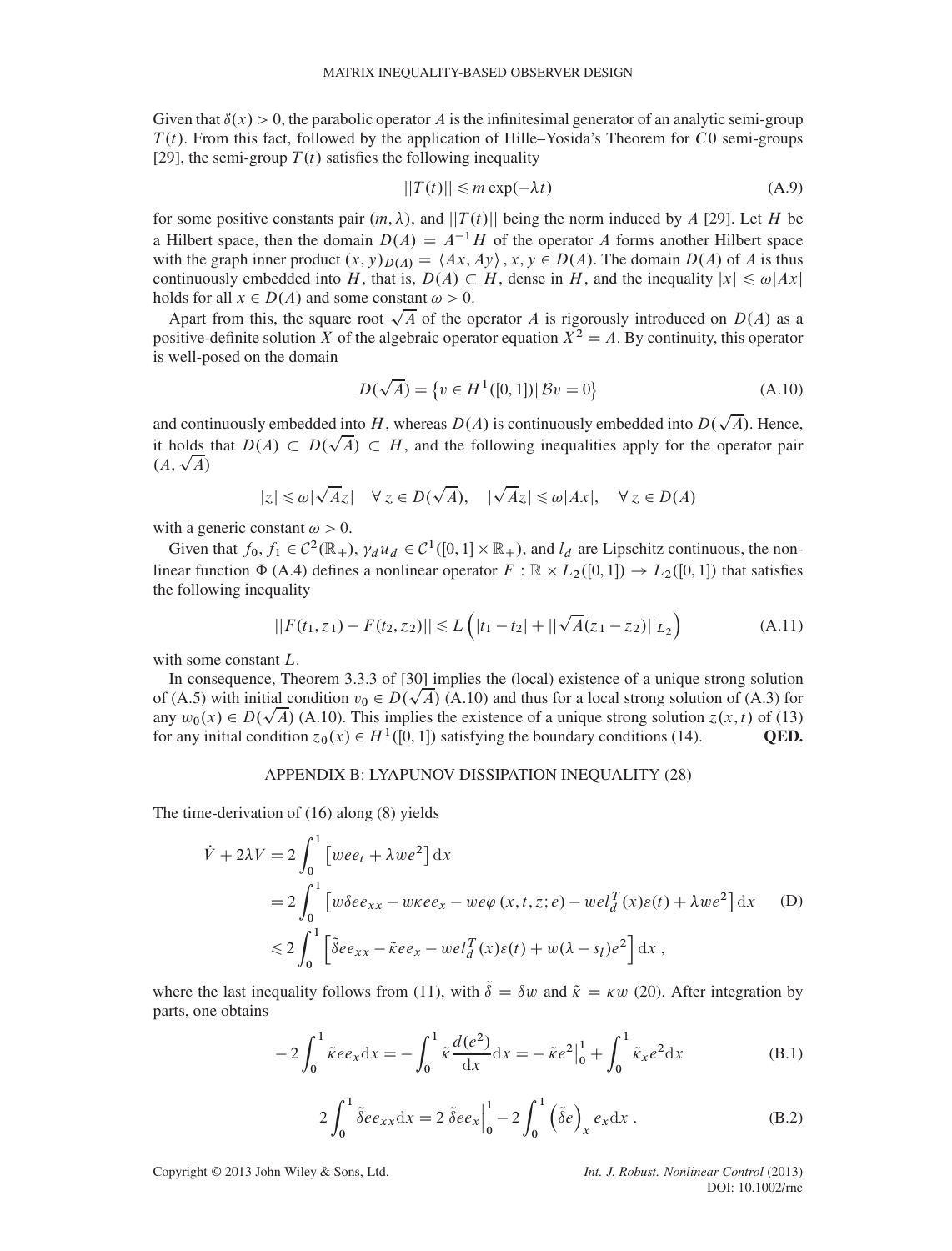On the other hand, the substitution of the equation

$$
\begin{aligned}\n\left(\tilde{\delta}e\right)_x e_x &= \left(\tilde{\delta}_x e + \tilde{\delta}e_x\right) e_x = \left\{ \left[ \left(\tilde{\delta}^{1/2}\right)^2 \right]_x e + \tilde{\delta}e_x \right\} e_x = \left[ 2\tilde{\delta}^{1/2} \left(\tilde{\delta}^{1/2}\right)_x e + \tilde{\delta}e_x \right] e_x \\
&= \left[ \left(\tilde{\delta}^{1/2}\right)_x e + \tilde{\delta}^{1/2} e_x \right]^2 - \left[ \left(\tilde{\delta}^{1/2}\right)_x e \right]^2 = \left[ \left(\tilde{\delta}^{1/2}e\right)_x \right]^2 - \left[ \left(\tilde{\delta}^{1/2}\right)_x e \right]^2 \\
&= \left[ \left(\tilde{\delta}^{1/2}e\right)_x \right]^2 - \left[ \frac{\tilde{\delta}_x}{2\tilde{\delta}^{1/2}} \right]^2 e^2 = \left[ \left(\tilde{\delta}^{1/2}e\right)_x \right]^2 - \frac{\left(\tilde{\delta}_x\right)^2}{4\tilde{\delta}} e^2\n\end{aligned}
$$

into equation (B.2) yields

$$
2\int_0^1 \tilde{\delta} e e_{xx} dx = 2 \tilde{\delta} e e_x \Big|_0^1 - 2 \int_0^1 \left[ \left( \tilde{\delta}^{1/2} e \right)_x \right]^2 dx + \int_0^1 \frac{\left( \tilde{\delta}_x \right)^2}{2 \tilde{\delta}} e^2 dx.
$$

By virtue of Wirtinger's inequality (Lemma 1 (a)), we have that

$$
-2\int_0^1 \left[ \left( \tilde{\delta}^{1/2} e \right)_x \right]^2 dx = -2\int_0^{0.5} \left[ \left( \tilde{\delta}^{1/2} e \right)_x \right]^2 dx - 2\int_{0.5}^1 \left[ \left( \tilde{\delta}^{1/2} e \right)_x \right]^2 dx
$$
  
\n
$$
\leq -2\pi^2 \int_0^{0.5} \left[ \tilde{\delta}^{1/2}(x) e(x,t) - \tilde{\delta}^{1/2}(0) e(0,t) \right]^2 dx
$$
  
\n
$$
-2\pi^2 \int_{0.5}^1 \left[ \tilde{\delta}^{1/2}(x) e(x,t) - \tilde{\delta}^{1/2}(1) e(1,t) \right]^2 dx
$$
  
\n
$$
= -2\pi^2 \int_0^1 \tilde{\delta}(x) e^2(x,t) dx - 2\pi^2 \left[ \tilde{\delta}(0) e^2(0,t) + \tilde{\delta}(1) e^2(1,t) \right]
$$
  
\n
$$
+ 4\pi^2 \int_0^1 \tilde{\delta}^{1/2}(x) e(x,t) \left[ \tilde{\delta}^{1/2}(0) e(0,t) \chi_{[0,0.5]}(x) + \tilde{\delta}^{1/2}(1) e(1,t) \chi_{[0.5,1]}(x) \right] dx.
$$

The substitution of this inequality into the dissipation inequality (D) yields

$$
\dot{V} + 2\lambda V \le \left(2\tilde{\delta}ee_x - \tilde{\kappa}e^2\right)\Big|_0^1 - 2\pi^2 \int_0^1 \tilde{\delta}(x)e^2(x,t)dx - 2\pi^2 \left[\tilde{\delta}(0)e^2(0,t) + \tilde{\delta}(1)e^2(1,t)\right] \n+ 4\pi^2 \int_0^1 \tilde{\delta}^{1/2}(x)e(x,t) \left[\tilde{\delta}^{1/2}(0)e(0,t)\chi_{[0,0.5]}(x) + \tilde{\delta}^{1/2}(1)e(1,t)\chi_{[0.5,1]}(x)\right] dx \n+ \int_0^1 \left\{ \left[\frac{\left(\tilde{\delta}_x\right)^2}{2\tilde{\delta}} + \tilde{\kappa}_x + 2w(\lambda - s_I)\right]e^2 - 2w e l_d^T(x)\varepsilon(t) \right\} dx . \tag{E}
$$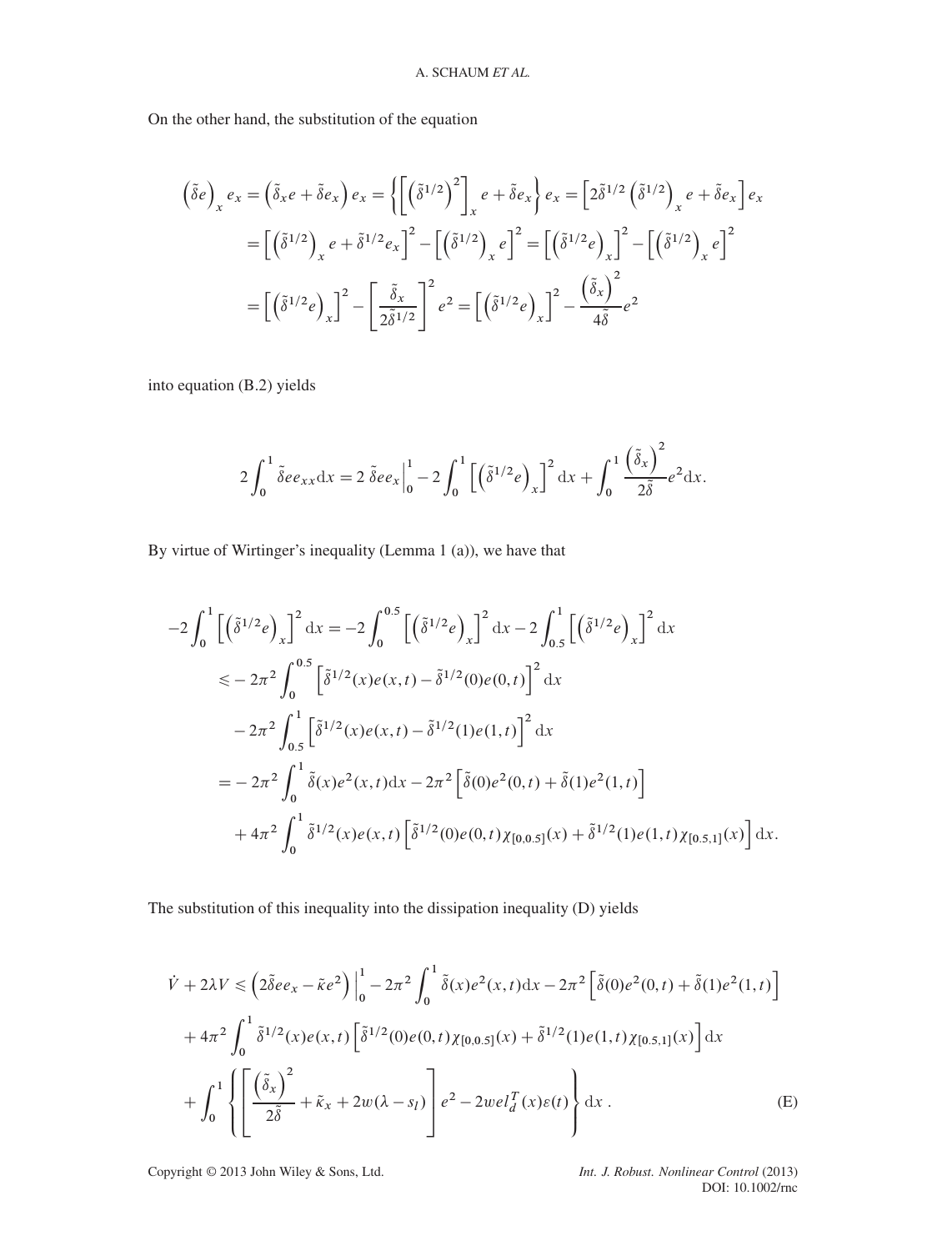From the substitution of the boundary conditions (8), in the first term of the right side of the preceding inequality, we have that

$$
\begin{split}\n\left(2\tilde{\delta}ee_{x}-\tilde{\kappa}e^{2}\right)\Big|_{0}^{1} &=2\tilde{\delta}(1)e(1,t)e_{x}(1,t)-\tilde{\kappa}(1)e^{2}(1,t)-2\tilde{\delta}(0)e(0,t)e_{x}(0,t)+\tilde{\kappa}(0)e^{2}(0,t) \\
&=2\tilde{\delta}(1)e(1,t)\left[-\frac{1}{\delta(1)}[l_{10}e(0,t)+l_{11}e(1,t)]\right]-\tilde{\kappa}(1)e^{2}(1,t) \\
&-2\tilde{\delta}(0)e(0,t)\left[\frac{\kappa(0)}{\delta(0)}e(0,t)-\frac{1}{\delta(0)}[l_{00}e(0,t)+l_{01}e(1,t)]\right]+\tilde{\kappa}(0)e^{2}(0,t) \\
&=\left[2\frac{\tilde{\delta}(0)}{\delta(0)}(l_{00}-\kappa(0))+\tilde{\kappa}(0)\right]e^{2}(0,t)+2\left[\frac{\tilde{\delta}(0)}{\delta(0)}l_{01}-\frac{\tilde{\delta}(1)}{\delta(1)}l_{10}\right]e(0,t)e(1,t) \\
&+\left[-2\frac{\tilde{\delta}(1)}{\delta(1)}l_{11}-\tilde{\kappa}(1)\right]e^{2}(1,t) \\
&=[2w(0)l_{00}-\tilde{\kappa}(0))]e^{2}(0,t)+2[w(0)l_{01}-w(1)l_{10}]e(0,t)e(1,t) \\
&+[-2w(1)l_{11}-\tilde{\kappa}(1)]e^{2}(1,t)\n\end{split}
$$

The substitution of this equation in (E) followed by rearrangement yields the dissipation LMI

$$
\dot{V} + 2\lambda V \le \int_0^1 [e(x, t), \varepsilon(t)] \Upsilon(x) [e(x, t), \varepsilon(t)]^T dx \le 0
$$

with  $\Upsilon(x)$  (27) satisfying (28). Finally, from the application of the comparison lemma, it follows that

$$
w_{\min} ||e||^2 \le V(e) \le V(e_0)e^{-2\lambda t} \le w_{\max} ||e_0||^2 e^{-2\lambda t}
$$

or equivalently, that (12) is proven. **QED.**

## ACKNOWLEDGEMENTS

This study took place as part of the PhD program at UNAM-Instituto de Ingeniería and a postdoctoral stay (UNAM, and Departamento de Procesos e Hidráulica, UAM-Iztapalapa) in Mexico City of A. Schaum. The authors gratefully acknowledge the financial support from Programa de Apoyo a Proyectos de Investigación e Innovación Tecnológica (PAPIIT), UNAM, grant IN111012, and Fondo de Colaboración del II-FI, UNAM, IISGBAS-165-2011. This work was partially supported by Israel Science Foundation (grant No 754/10).

#### REFERENCES

- 1. Aris R. *Introduction to the Analysis of Chemical Reactors*. Prentice-Hall: Englewood, 1969.
- 2. Christofides PD. *Nonlinear and Robust Control of PDE Systems Methods and Applications to Transport-Reaction Processes*, Systems & Control: Foundations & Applications. Birkhäuser: Boston, 2001.
- 3. Danckwerts PV. Continuous flow systems: distribution of residence times. *Chemical Engineering Science* 1953; **2**:2–3.
- 4. Alvarez J, Stephanopoulos G. An estimator for a class of non-linear distributed systems. *International Journal of Control* 1982; **5**(36):787–802.
- 5. Dochain D. State observers for tubular reactors with unknown kinetics. *Journal of Process Control* 2000; **10**:259–268.
- 6. Hagen G, Mezic I. Spillover stabilization in finite-dimensional control and observer design for dissipative evolution equations. *SIAM Journal on Control and Optimization* 2003; **2**(42):746–768.
- 7. Vande Wouver A, Zeitz M. State estimation in distributed parameter systems. *Encyclopedia of Life Support Systems (EOLSS)*, 2002. (Available from: http:\www.eolss.net/e6-43-toc.aspx).
- 8. Curtain RF, Demetriou MA, Ito K. Adaptive compensators for perturbed positive real infinite dimensional systems. *International Journal of Applied Mathematics and Computer Science* 2003; **4**(13):441–452.
- 9. Ksouri M, Boubaker O, Babary J-P. Variable structure estimation and control of nonlinear distributed parameter bioreactors. In *IEEE International Conference on Systems, Man, and Cybernetics 1998*, San Diego, CA, 1998; 3770–3774.
- 10. Orlov Y, Dochain D. Discontinuous feedback stabilization of minimum-phase semilinear infinite-dimensional systems with application to chemical tubular reactor. *IEEE Transactions on Automatic Control* 2002; **47**:1293–1304.